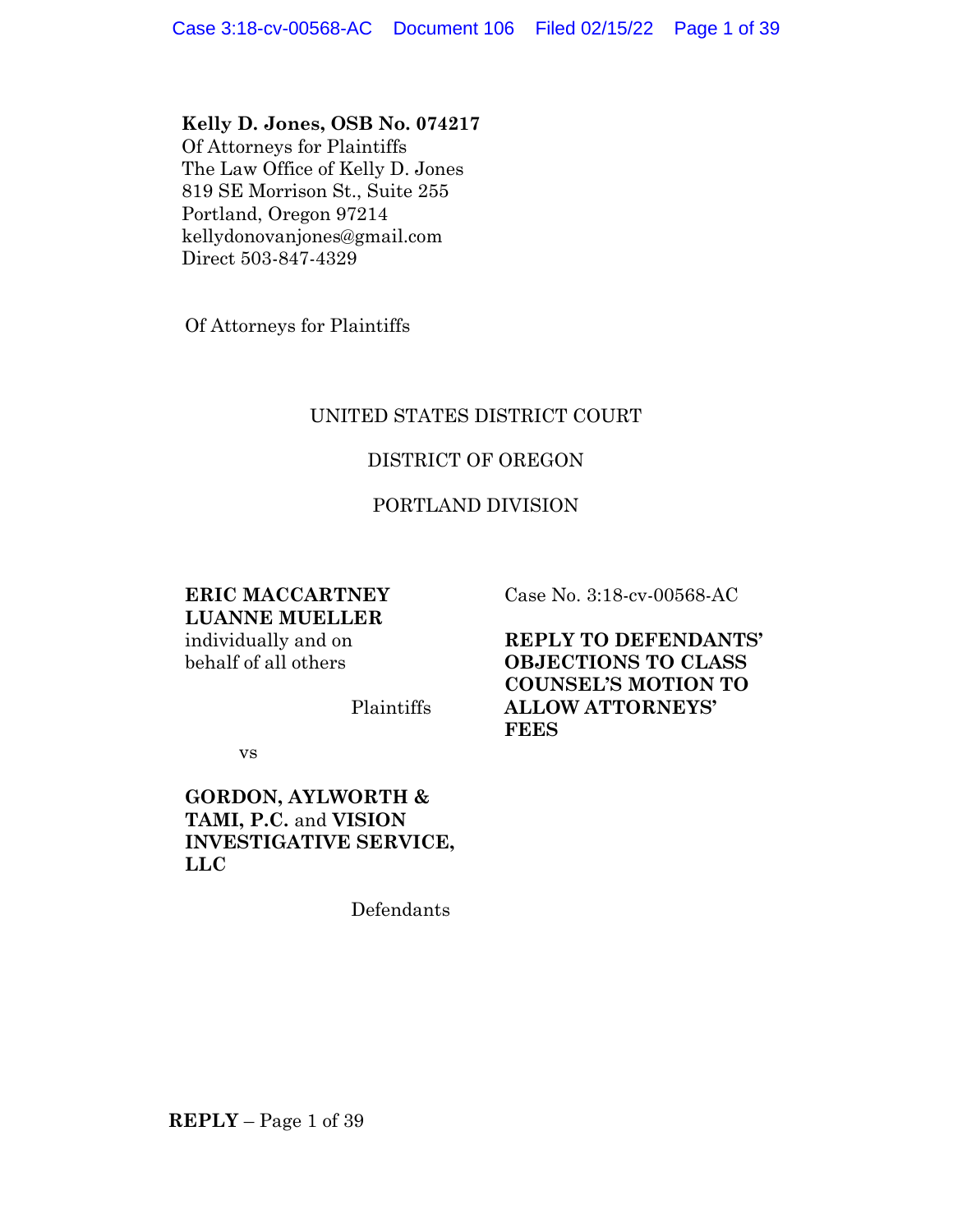# **TABLE OF CONTENTS**

| 1. Defendants' objections to Class Counsel's reasonable hours       |
|---------------------------------------------------------------------|
| 1.1 Time incurred between the mediations12                          |
|                                                                     |
| 2. Defendants' objections to Class Counsel's requested hourly rates |
|                                                                     |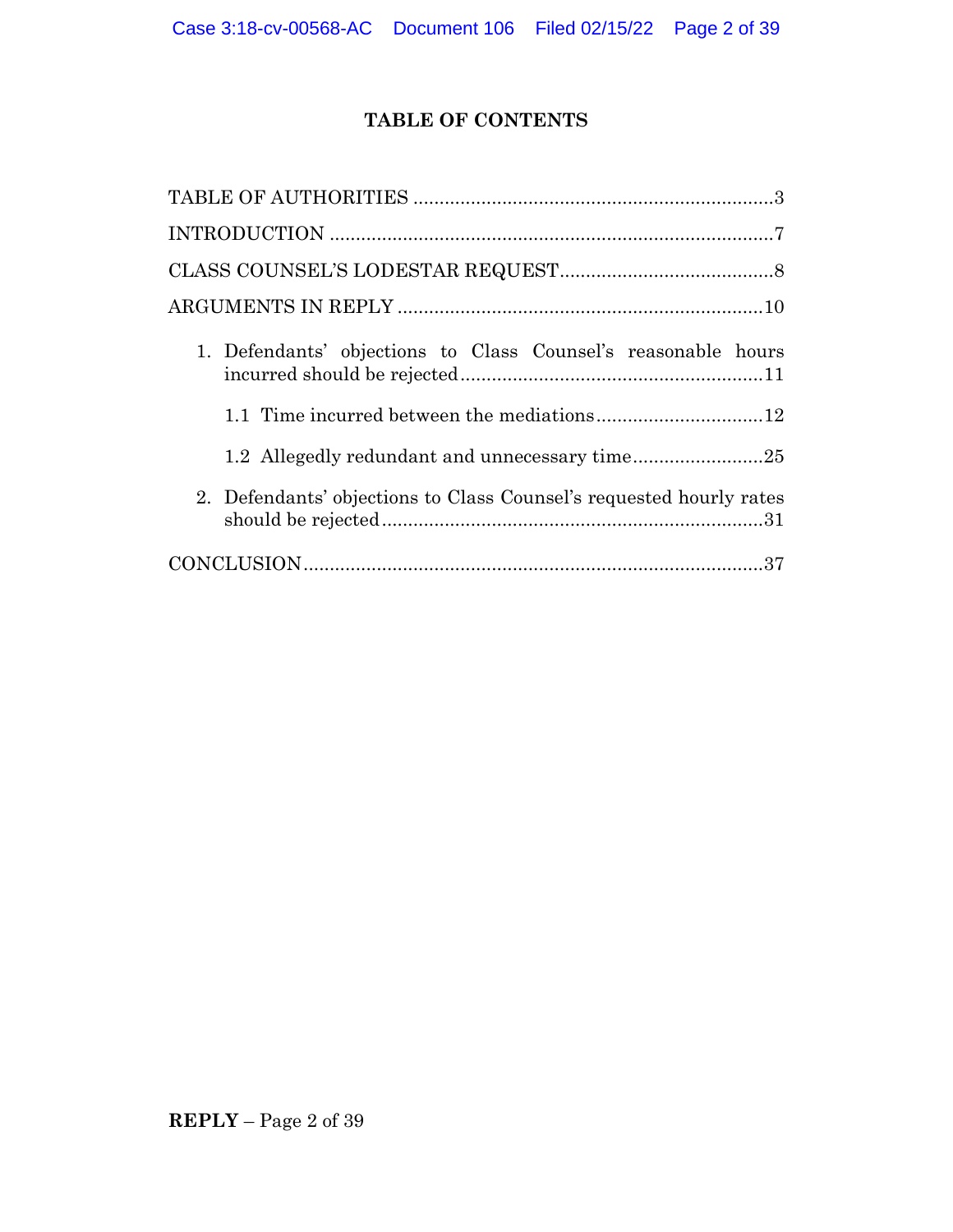# **TABLE OF AUTHORITIES**

# **Cases**

| Acosta v. Trans Union, LLC,                                                                     |
|-------------------------------------------------------------------------------------------------|
| Ashley v. Atl. Richfield Co.,                                                                   |
| In re Bluetooth Headset Prods. Liab. Litig.,                                                    |
| Brinkmann v. ABM Onsite Servs.-W., Inc., No. 3:17-cv-275-SI, 2021                               |
| Camacho v. Bridgeport Fin., Inc.,                                                               |
| City of Riverside v. Rivera,                                                                    |
| In re Cmty. Bank of N. Va. & Guar. Nat'l Bank of Tallahassee Second<br>Mortg. Loan Litig.,      |
| Evans v. Jeff $D_n$ ,                                                                           |
| Evon v. Law Offices of Sidney Mickell,                                                          |
| Gates v. Gomez,                                                                                 |
| In re GMC Pick-Up Truck Fuel Tank Prods. Liab. Litig.,                                          |
| Gonzalez v. City of Maywood,                                                                    |
| In re Hager,                                                                                    |
| Hensley v. Eckerhart,                                                                           |
| Holman v. Experian Info. Sols., Inc.,<br>No. 11-cv-0180, 2014 WL 7186207, 2014 U.S. Dist. LEXIS |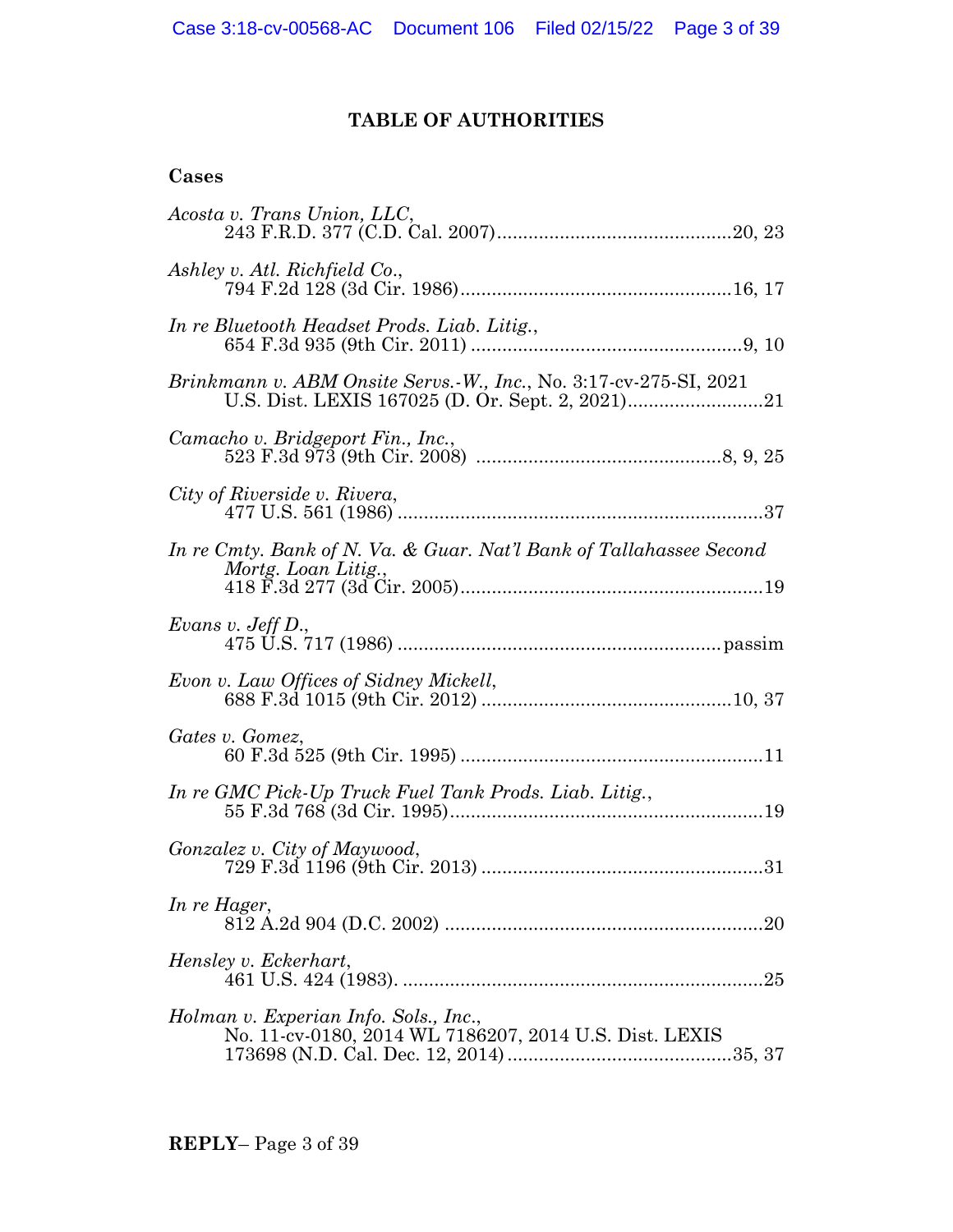| Jerman v. Carlisle, McNellie, Rini, Kramer & Ulrich LPA,                                              |
|-------------------------------------------------------------------------------------------------------|
| Johnson v. Univ. Coll. of Univ. of Ala.,                                                              |
| Kim v. Fujikawa,                                                                                      |
| Lane v. Page,                                                                                         |
| Lott v. Vial Fotheringham, LLP,<br>No. 3:16-cv-00419-HZ, 2021 WL 3287580, 2021 U.S. Dist. LEXIS       |
| League of Wilderness Defs. v. Turner,                                                                 |
| McKenna v. Sears, Roebuck, & Co.,<br>CA No. 92-17038, 1997 WL 349024, 1997 U.S. App. LEXIS            |
| Mendoza v. United States,                                                                             |
| Miranda-Olivares v. Clackamas County,<br>No. 3:12-cv-02317-ST, 2015 WL 5093752, 2015 U.S. Dist. LEXIS |
| Moreno v. City of Sacramento,                                                                         |
| Nat'l Warranty Ins. Co. v. Greenfield,<br>CV-97-1654-ST, 2001 WL 34045734, 2001 U.S. Dist. LEXIS 7763 |
| Or. Nat'l Desert Ass'n v. BLM,                                                                        |
| Prandini v. Nat'l Tea Co.,                                                                            |
| Roes v. SFBSC Mgmt., LLC,                                                                             |
| Schuchardt v. Law Office of Rory W. Clark,                                                            |
| Staton v. Boeing Co.,                                                                                 |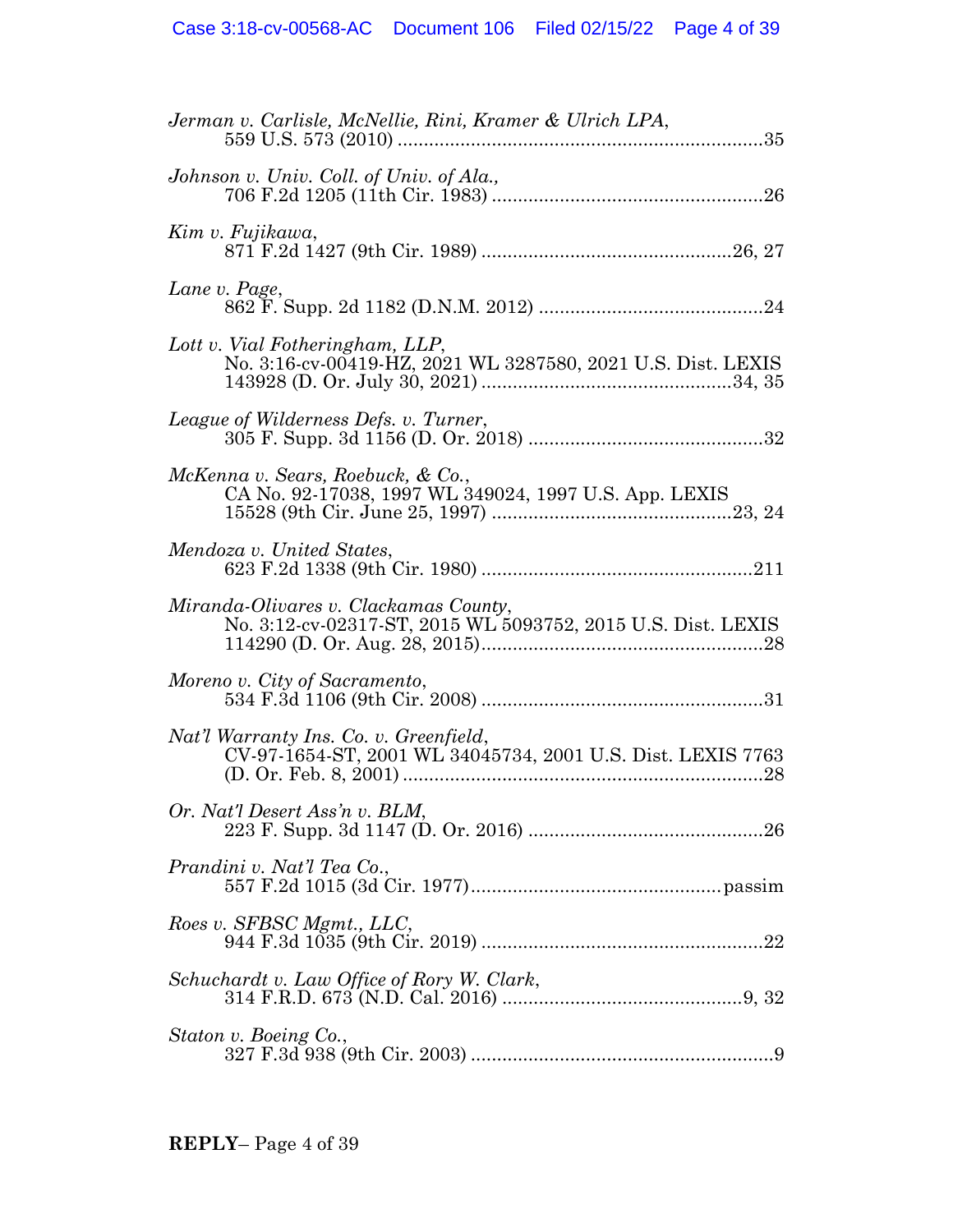| St. Bernard v. State Collection Serv., Inc.,                                                                 |
|--------------------------------------------------------------------------------------------------------------|
| Strawn v. Farmers Ins. Co.                                                                                   |
| Sturgis v. Asset Acceptance, Ltd. Liab. Co.,<br>No. 3:15-cv-00122-AC, 2016 WL 3769750, 2016 U.S. Dist. LEXIS |
| United Steelworkers of Am. v. Phelps Dodge Corp.,                                                            |
| Updike v. Multnomah County,<br>No. 3:13-cv-1619-SI, 2020 WL 4736461, 2020 U.S. Dist. LEXIS                   |
| Weinberger v. Great N. Nekoosa Corp.,<br>20                                                                  |

# **Statutes**

| Civil Rights Attorney's Fees Awards Act of 1976,                                                                                                                                                                                                                                                                                                                  |  |
|-------------------------------------------------------------------------------------------------------------------------------------------------------------------------------------------------------------------------------------------------------------------------------------------------------------------------------------------------------------------|--|
|                                                                                                                                                                                                                                                                                                                                                                   |  |
|                                                                                                                                                                                                                                                                                                                                                                   |  |
|                                                                                                                                                                                                                                                                                                                                                                   |  |
|                                                                                                                                                                                                                                                                                                                                                                   |  |
|                                                                                                                                                                                                                                                                                                                                                                   |  |
|                                                                                                                                                                                                                                                                                                                                                                   |  |
| 15 U.S.C. $\frac{1692k(a)(3) \dots (1692k(a)(3) \dots (1692k(a)(3)) \dots (1692k(a)(3)) \dots (1692k(a)(3) \dots (368k(a)(3) \dots (368k(a)(3) \dots (368k(a)(3) \dots (368k(a)(3) \dots (368k(a)(3) \dots (368k(a)(3) \dots (368k(a)(3) \dots (368k(a)(3) \dots (368k(a)(3) \dots (368k(a)(3) \dots (368k(a)(3) \dots (368k(a)(3) \dots (368k(a)(3) \dots (368k$ |  |
|                                                                                                                                                                                                                                                                                                                                                                   |  |

# **Rules**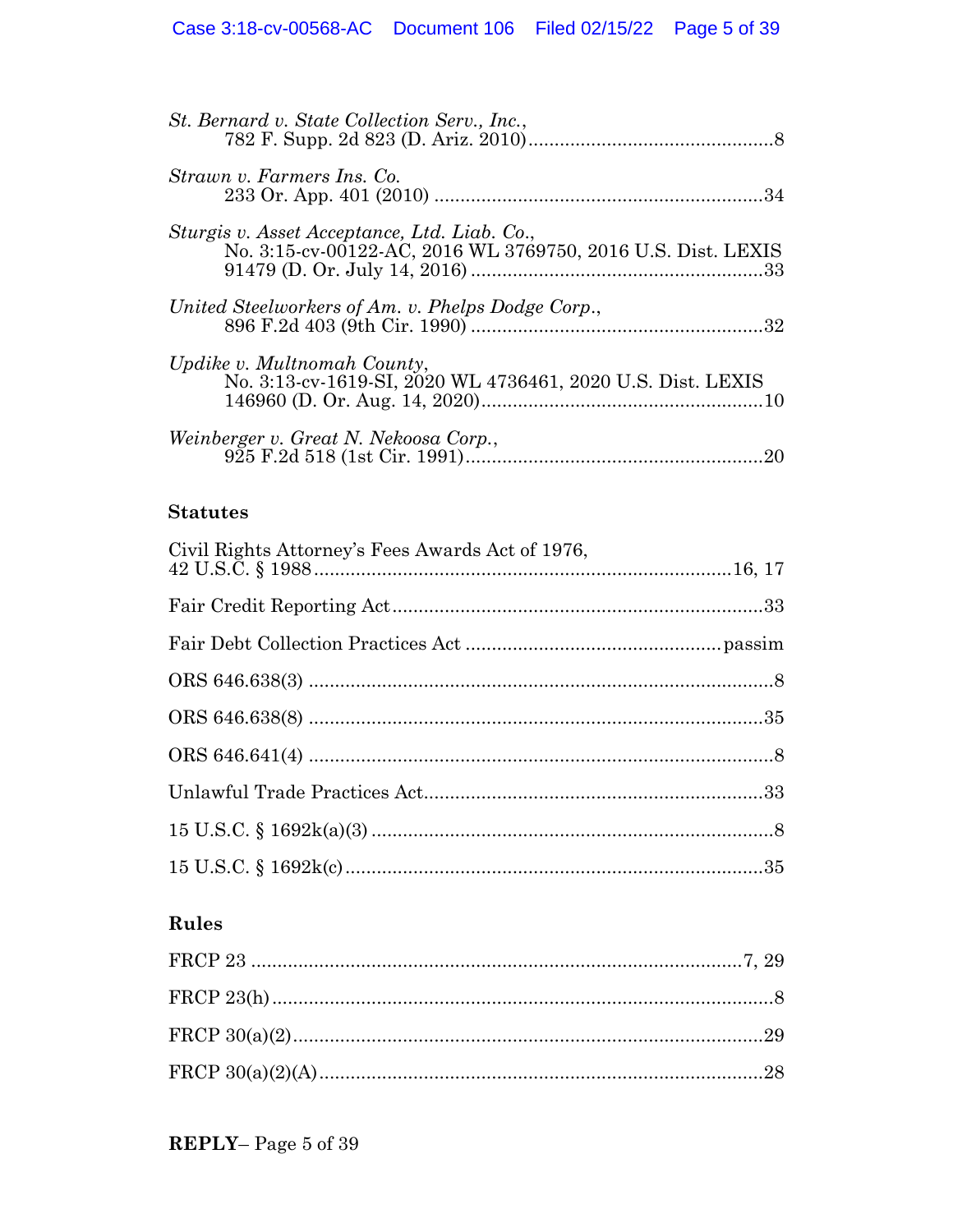# **Other Authorities**

| Federal Judicial Center, Manual for Complex Litigation Fourth § 21.7 |  |
|----------------------------------------------------------------------|--|
| U.S. Dist. Ct., Dist. of Or., Message from the Court Regarding Fee   |  |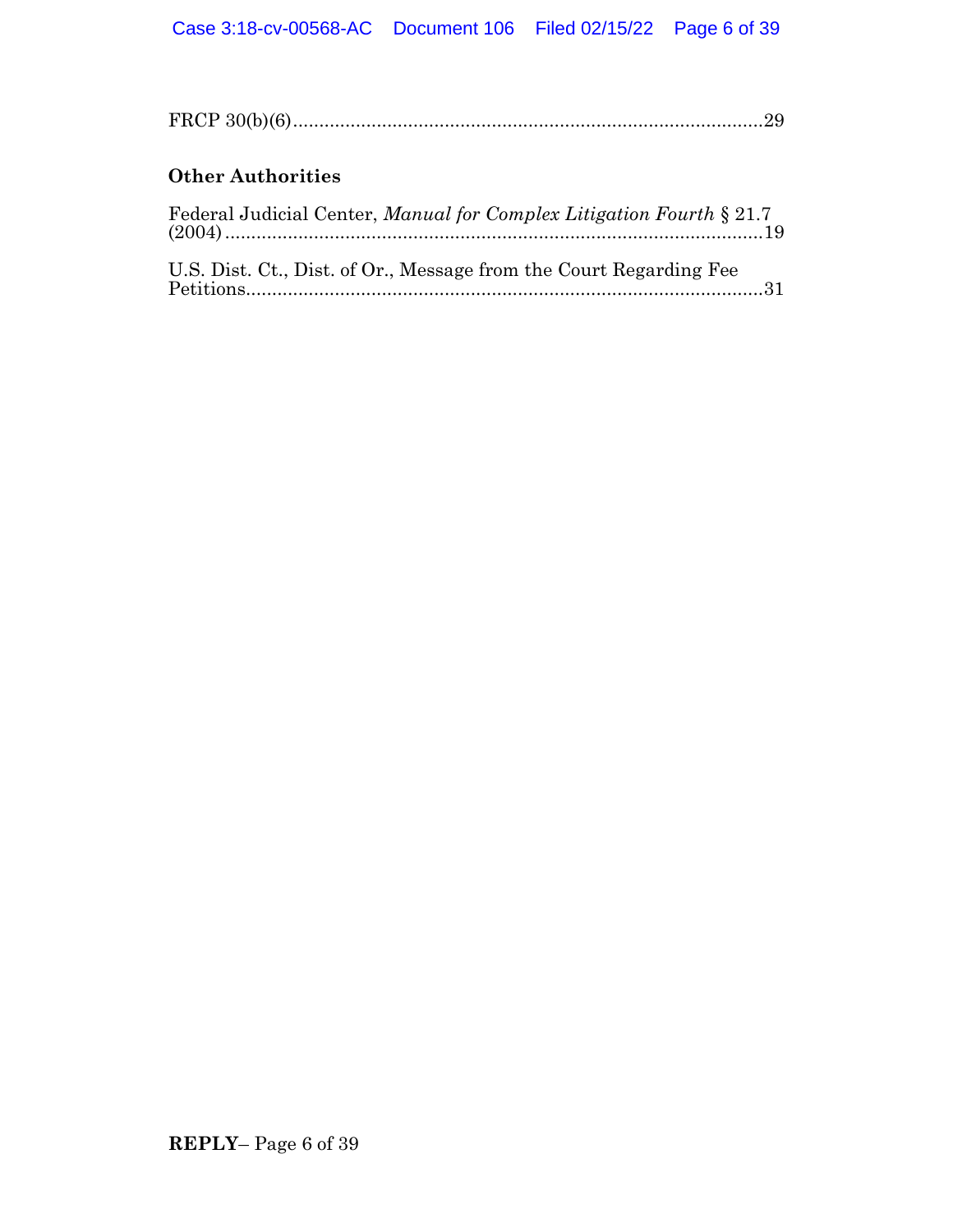#### **INTRODUCTION**

On October 12, 2021, the Court issued its Findings and Recommendation (F&R), *inter alia*, preliminarily certifying the proposed Settlement Class under FRCP 23, appointing plaintiffs' counsel as Class Counsel, appointing plaintiffs as Class Representatives, and preliminarily approving this settlement. Doc. 92. Under Article III review, the Court approved the F&R on October 27, 2021. Doc. 94. A Fairness Hearing to weigh any objections to the settlement and finally approving the settlement and this motion is set for April 19, 2022, before this Court.

Pursuant to the parties' class action settlement agreement and this Court's order, Class Counsel filed a motion to allow attorneys' fees (fee motion) on December 24, 2021. Doc. 95. The fee motion was supported by the declarations of Class Counsel, Michael Fuller (Fuller), Kelly Jones (Jones), and Matthew Sutton (Sutton); various exhibits attached to those declarations, including each attorney's detailed time records; and a declaration from a prominent Oregon-licensed class action attorney Bonner C. Walsh. Docs. 96-99. After an approved extension, defendants filed a response in opposition to the fee motion (response) on February 8, 2022. Doc. 104. Class Counsel files this reply to defendants' response.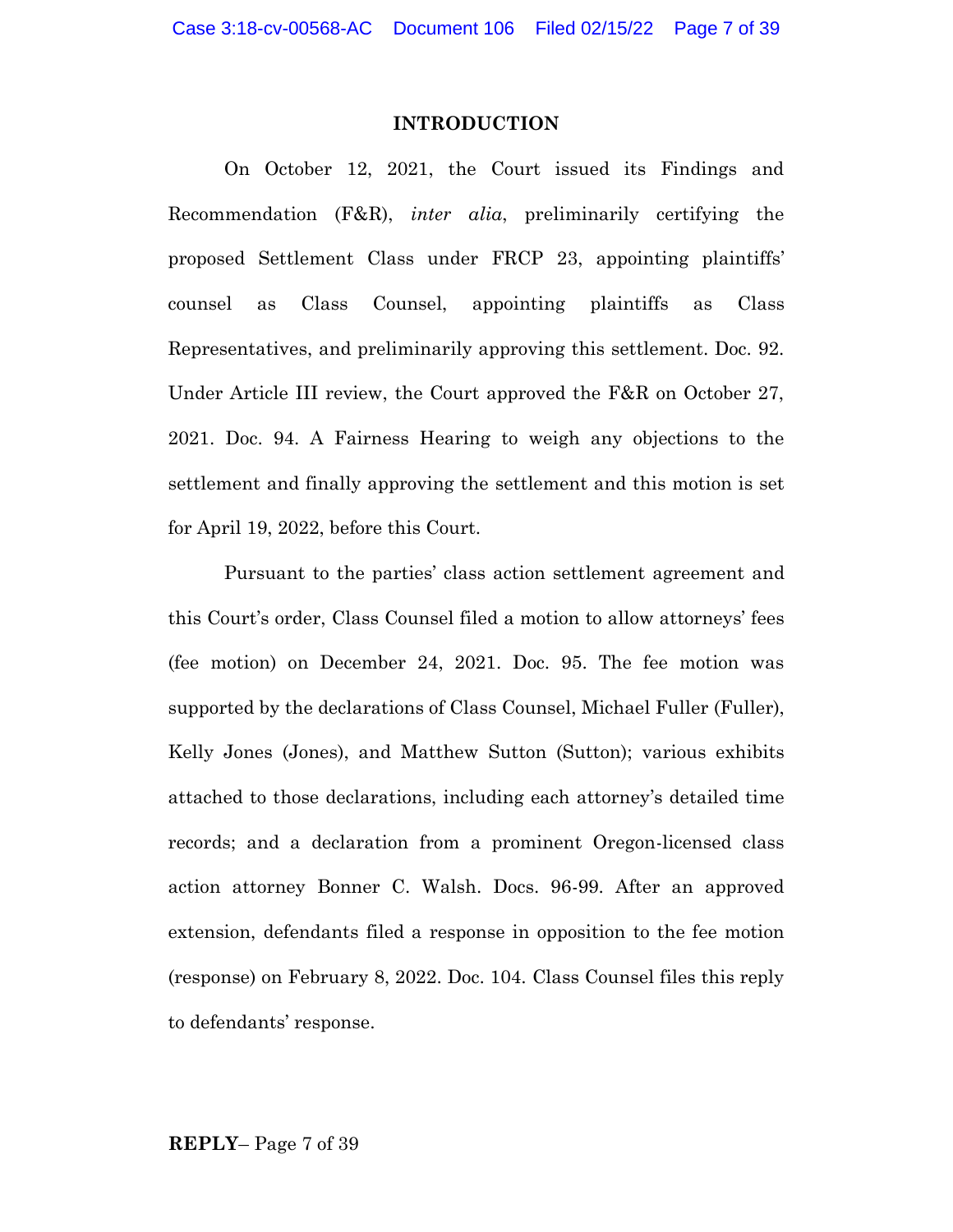#### **CLASS COUNSEL'S LODESTAR REQUEST**

FRCP 23(h) provides that "[i]n a certified class action, the court may award reasonable attorney's fees and nontaxable costs that are [1] authorized by law or [2] by the parties' agreement." The parties' agreement provides that Class Counsel will request fees under the lodestar method incurred up to the filing of the fee motion in advance of final approval and again after final approval for fees incurred after submission of the fee motion, <sup>1</sup> and that defendants will pay the amount of fees awarded by the Court. Doc. 83-1 ¶ 24; *see also* 15 U.S.C. § 1692k(a)(3); ORS 646.638(3); ORS 646.641(4); *Camacho v. Bridgeport Fin., Inc.*, 523 F.3d 973, 978 (9th Cir. 2008) (as a fee-shifting statute, an award of attorneys' fees under the FDCPA is mandatory); *St. Bernard v. State Collection Serv., Inc.*, 782 F. Supp. 2d 823, 826 (D. Ariz. 2010) (courts should calculate damages using the lodestar method in FDCPA cases because "for Congress's private attorney general approach to succeed in the context of FDCPA cases, attorney fees must not hinge on a percentage of actual damages awarded").

"Plaintiffs do not request a percentage of recovery from the common fund, but instead seek attorneys' fees and expenses separate

<sup>1</sup> In their response, defendants state that Class Counsel "intend to later file a motion for supplemental fees," implying that this is somehow improper, but that is exactly what the parties agreed to in the settlement agreement. Doc. 104 at 1; Doc. 83-1 ¶ 24.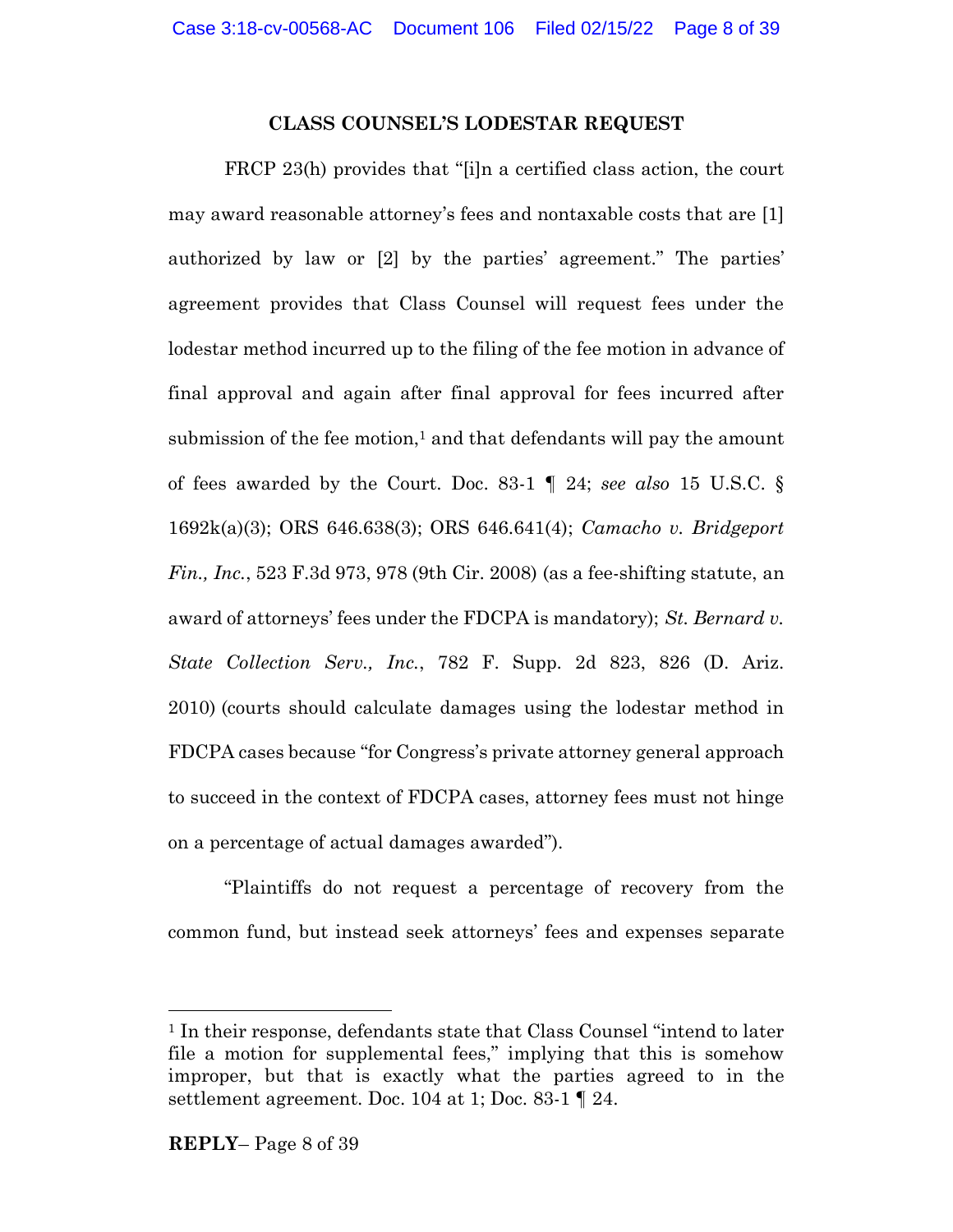from the Class Members' recovery. Therefore, the lodestar method is the appropriate means of determining whether Class Counsel's fee request is reasonable." *Schuchardt v. Law Office of Rory W. Clark*, 314 F.R.D. 673, 688 (N.D. Cal. 2016) (citing *Camacho*, 523 F.3d at 978). The "lodestar figure is calculated by multiplying the number of hours the prevailing party reasonably expended on the litigation (as supported by adequate documentation) by a reasonable hourly rate for the region and for the experience of the lawyer." *In re Bluetooth Headset Prods. Liab. Litig.*, 654 F.3d 935, 941 (9th Cir. 2011) (citing *Staton v. Boeing Co.*, 327 F.3d 938, 965 (9th Cir. 2003)).

For ease of reference, Class Counsel's requested lodestar is as follows:

| <b>Fuller:</b> | 94.10 hours x $$525$ (market rate) = $$49,402.50$<br>19.70 hours x $$325$ (discounted rate) =<br>$$6,402.50$ ; Total = \$55,805 |
|----------------|---------------------------------------------------------------------------------------------------------------------------------|
| Jones:         | 171.70 hours x $$475$ per hour = $$81,557.50$                                                                                   |
| Sutton:        | 51.60 hours x \$350 per hour = \$18,060                                                                                         |

**Total Lodestar**: (337.10 hours) \$155,422.50

Class Counsel do not seek an award of costs or expenses.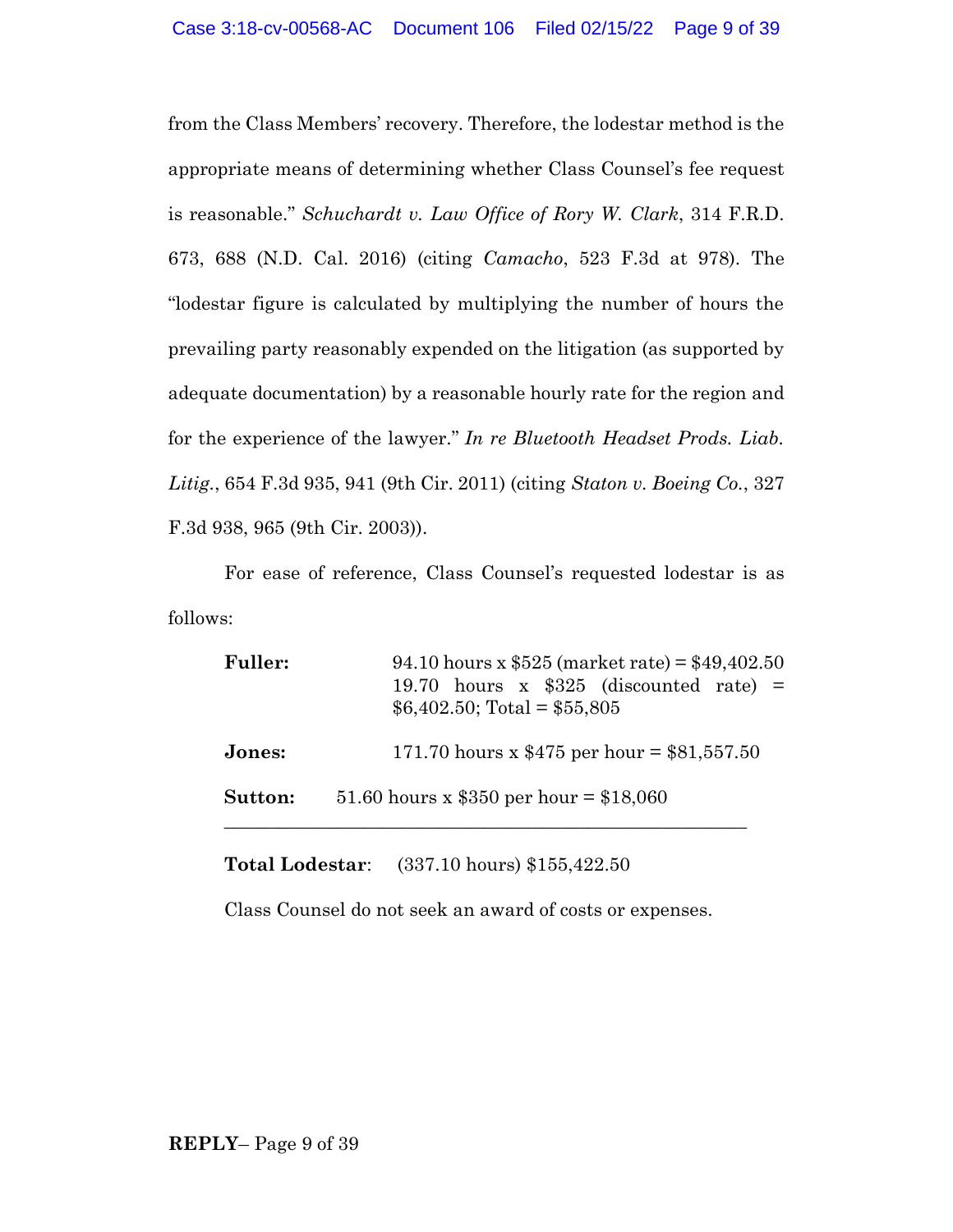#### **ARGUMENTS IN REPLY**

In assessing a lodestar request, the Court "should take into consideration various factors of reasonableness, including the quality of an attorney's performance, the results obtained, the novelty and complexity of a case, and the special skill and experience of counsel." *Updike v. Multnomah County*, No. 3:13-cv-1619-SI, 2020 WL 4736461, 2020 U.S. Dist. LEXIS 146960, at \*3 (D. Or. Aug. 14, 2020). In the context of a class action settlement, "[f]oremost among these considerations, however, is the benefit obtained for the class." *Bluetooth*, 654 F.3d at 942; *see also Evon v. Law Offices of Sidney Mickell*, 688 F.3d 1015, 1033 (9th Cir. 2012) (in reversing fee award for plaintiffs in FDCPA case against debt collection law firm the court acknowledged the value of the litigation in stopping the defendant's use of the unlawful collection practices and recovery of maximum statutory damages). As set forth in detail in various filings in this case and confirmed by defendants, due to the efforts of Class Counsel, the practices giving rise to the class action have ceased, and each class member is set to receive the maximum damages available under the applicable consumer protection statutes.

Despite these exceptional results, defendants now attack as "exorbitant" and "excessive" Class Counsel's requested hourly rates and the reasonable time spent on litigating this case in order to secure this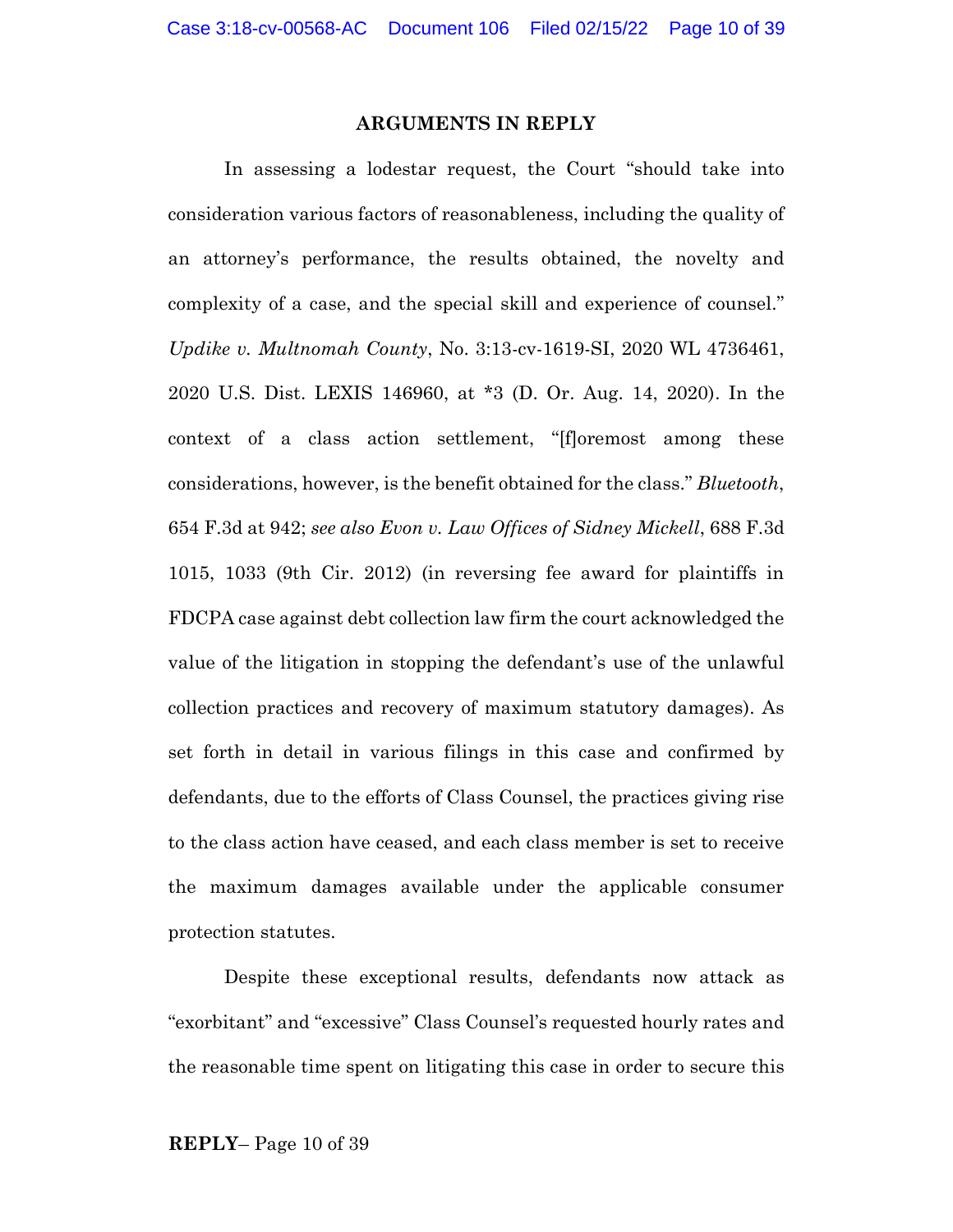class-wide relief. Defendants request that the Court dramatically reduce Class Counsel's overall lodestar request of \$155,422.50 to \$72,382.10: a reduction of \$83,040.40, and more than 53% of the requested lodestar.

Once a fee applicant satisfies the initial burden of establishing entitlement to an award and documenting the hours expended and hourly rates, "[t]he party opposing the fee application has a burden of rebuttal that requires submission of evidence to the district court challenging the accuracy and reasonableness of the hours charged or the facts asserted by the prevailing party and submitted affidavits." *Gates v. Gomez*, 60 F.3d 525, 534-35 (9th Cir. 1995) (holding that defendants did not meet their rebuttal burden of providing specific evidence that the requested hours were duplicative or inefficient).

As set forth in detail below, defendants' arguments in support of this drastic reduction of Class Counsel's lodestar request misrepresent and distort the history and underlying facts of this litigation, misapply or ignore relevant and controlling case law, fail to meet their rebuttal burden, and should therefore be rejected.

### **1. Defendants' objections to Class Counsel's reasonable hours incurred should be rejected**

A review of the case docket and Class Counsel's detailed time records should indicate that the time incurred to obtain maximum relief for the class and the cessation of these illegal practices is more than reasonable and that Class Counsel litigated this case not just vigorously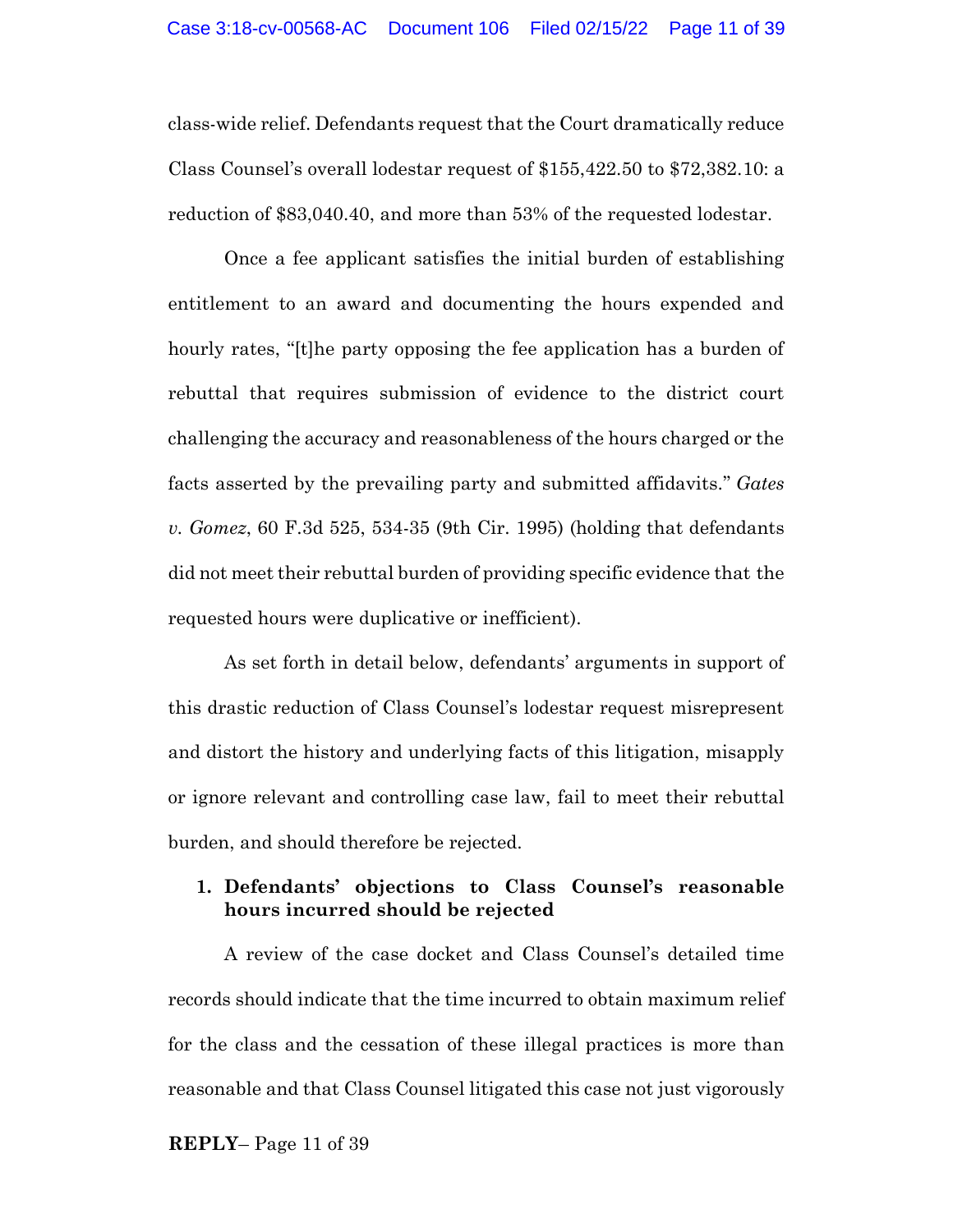and effectively, but also efficiently. Nonetheless, defendants argue that this Court should severely cut Class Counsel's reasonable time spent by 109.5 hours, from 337.10 hours to 227.60 hours—a reduction of more than 32%.

#### **1.1. Time incurred between the mediations**

Defendants first argue that Class Counsel should not be compensated for any work done in the entire year period between the date of the first unsuccessful mediation in May 2020 and the date of the second ultimately successful mediation in May 2021. Doc. 104 at 11. This would result in denying Class Counsel compensation for 57.7 hours (more than 17%) of the time spent litigating this case up to the date of the fee motion.

According to defendants, all of this time should be denied because the case would have settled for the same maximum relief to the class but for Class Counsel's failure to provide defendants their hours to date and hourly rates at the time of the first May 2020 mediation and corresponding refusal to accept defendants' post-mediation lump-sum counteroffer conditioned on an acceptance of an amount for fees. *See id*. ("It would be unreasonable to require defendants to pay for fees that should never have been expended in the first place and did not provide any benefit to the class members."); *id*. at 2 ("The parties mediated with Judge Jean Kerr Maurer on May 27, 2020, which failed because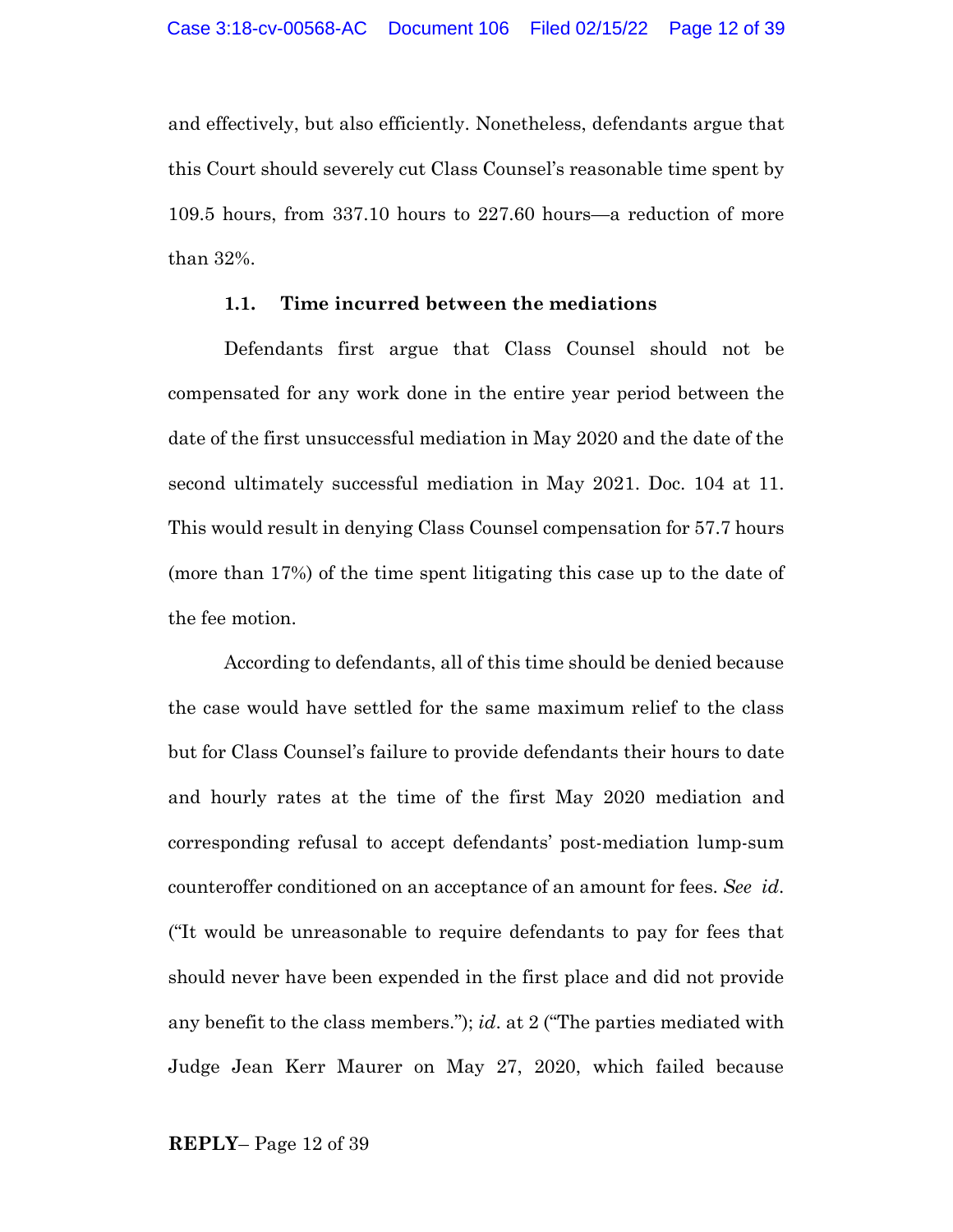plaintiffs' counsel would not disclose their hours to date or hourly rate."); *id*. at 3 ("Class Counsel's refusal to disclose their hours and rates prevented the case from settling in May 2020.").

This argument misrepresents the actual facts, defies common sense, and is unsupported by the law. First, even *if* it were relevant, it is not true that counsel did not disclose their estimated lodestar during the 2020 mediation, or that defendants made an offer of maximum relief during the 2020 mediation. *See* Fuller Decl. ¶¶ 3, 6. Plaintiffs have always been willing to discuss and attempt to negotiate fees, but only *after* reaching an agreement on relief for the class members and that was not conditioned on an agreement on fees. *Id.*; Jones Decl. ¶ 1, Ex. 1 (showing that defendants were well aware of this position well before the 2020 mediation).

Second, defendants' refusal to understand that in a class action settlement, unlike an individual case, a court must always decide the reasonableness of Class Counsel's fees and costs—regardless of whether the parties agree to an amount of fees. Thus, defendants' argument that it needed to know the amount of fees incurred in order to settle the case within its desired range, before agreeing on class damages, makes no sense. *See* Doc. 105-1 ("Ms. Houston, the PLF claims attorney, cannot write a blank check and cannot agree to a settlement that might exceed her authority. As a result, we are making the lump sum settlement offer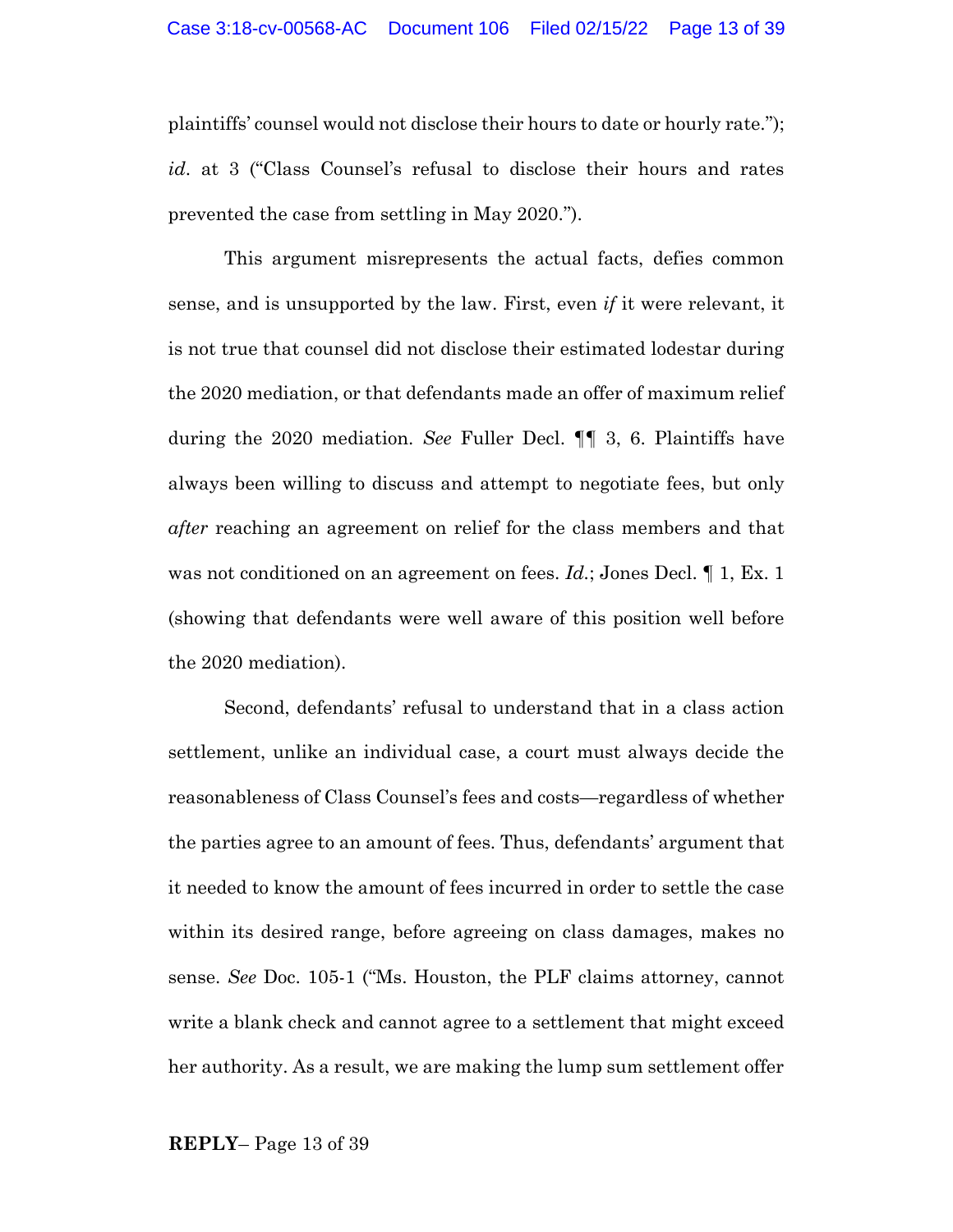of \$152,150.00, to settle this class action, inclusive of all attorney fees and class administration costs.").

Plaintiffs explained this reality many times and stated that they would also be content to simply let the Court decide a reasonable amount of fees incurred at that time, *after* reaching a settlement on class damages, because that is what is required in class action. *See, e.g.*, Jones Decl. ¶ 2, Ex. 2. The actual facts indicate that defendants' resolution strategy—or more accurately their liability insurer the Professional Liability Fund's (PLF) strategy—was to settle the case for as little as possible and to create a conflict and pit Class Counsel against the absent class members by conditioning any offer of class relief to plaintiffs' acceptance of a significantly reduced amount of fees. despite plaintiffs' insistence that they would negotiate in this fashion and repeated explanations of why that was so. This typical PLF strategy failed because this is a class case not an individual case. Now they want Class Counsel to absorb the costs of their failed negotiated strategy.

Defendants argue it is a *per se* rule that if class plaintiffs do not agree to negotiate their attorneys' fees simultaneously and comprehensively with class members' damages they should be denied fees for the pendency of the litigation if no settlement is reached. Adoption of this flawed reasoning would create a mandatory conflict-ofinterest quagmire for consumer class action attorneys in many cases,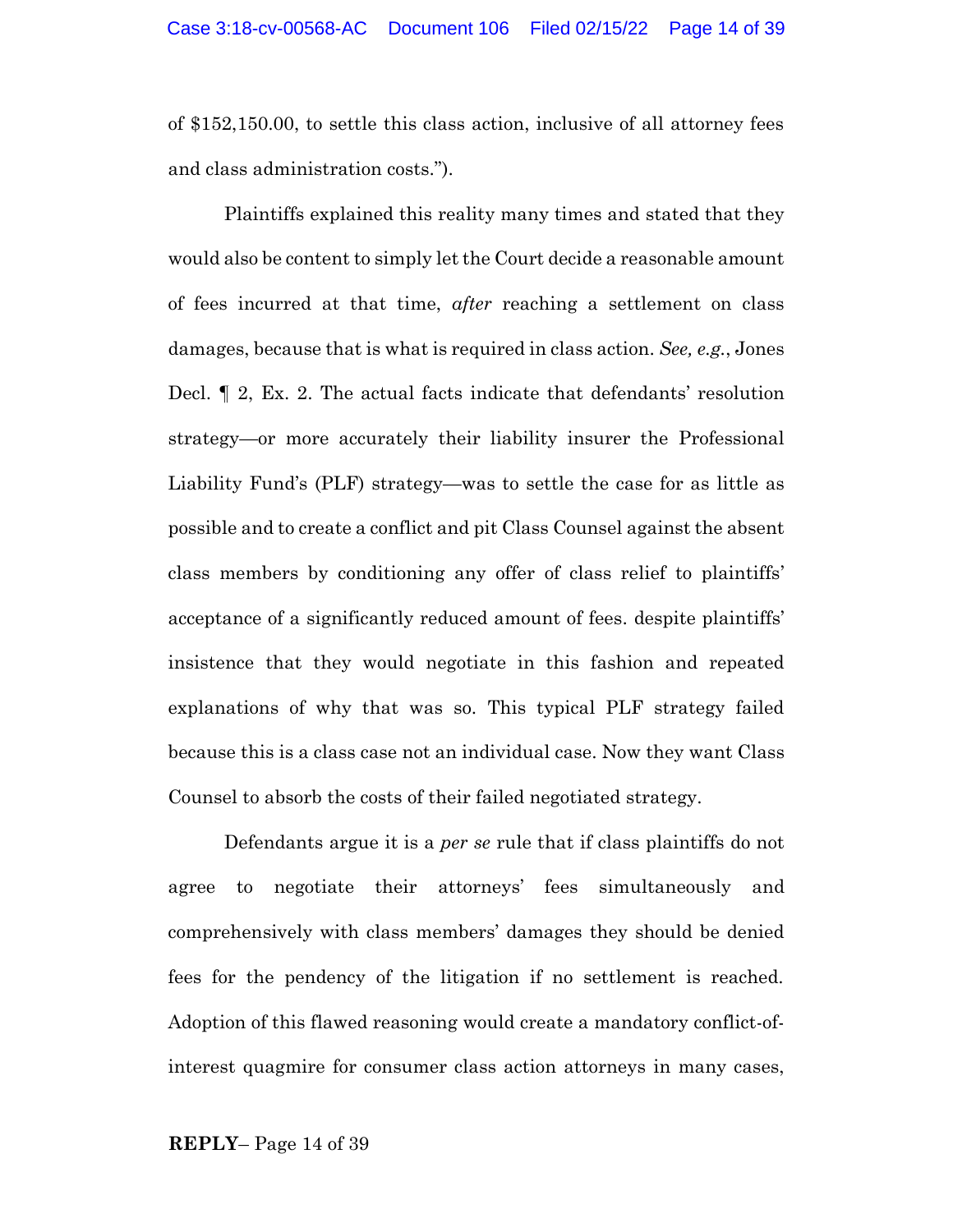and would eviscerate the fee-shifting provisions enacted to encourage private enforce these statutes. Such a ruling would mean that consumer class counsel either (1) agree simultaneously to negotiate fees in potential conflict with the interests of the absent class members, (2) take on consumer class action cases on a pure pro bono basis with little or no hope of ever recovering enough fees and eventually going out of business, or (3) stop taking on these cases all together—leaving Oregon consumers without representation.

Unfortunately, Class Counsel's many detailed explanations regarding this very real conflict fell on deaf ears. Class Counsel have never before encountered such stubbornness regarding this commonly understood and well-recognized ethical position. Fuller Decl. ¶ 3. This obstinance is particularly shortsighted, frustrating, and unfortunate given that the PLF is the mandatory liability insurer for Oregon attorneys, including Class Counsel, and would have to cover claims asserted against Class Counsel and other Oregon attorneys facing similar ethical scenarios by aggrieved clients and class members.

Defendants point to only one case (among many) provided to them during this litigation supporting plaintiffs' refusal to negotiate fees before first securing just relief for the class, *Prandini v. Nat'l Tea Co*., 557 F.2d 1015 (3d Cir. 1977). According to defendants, *Prandini* was subsequently overruled and the principles announced by the Third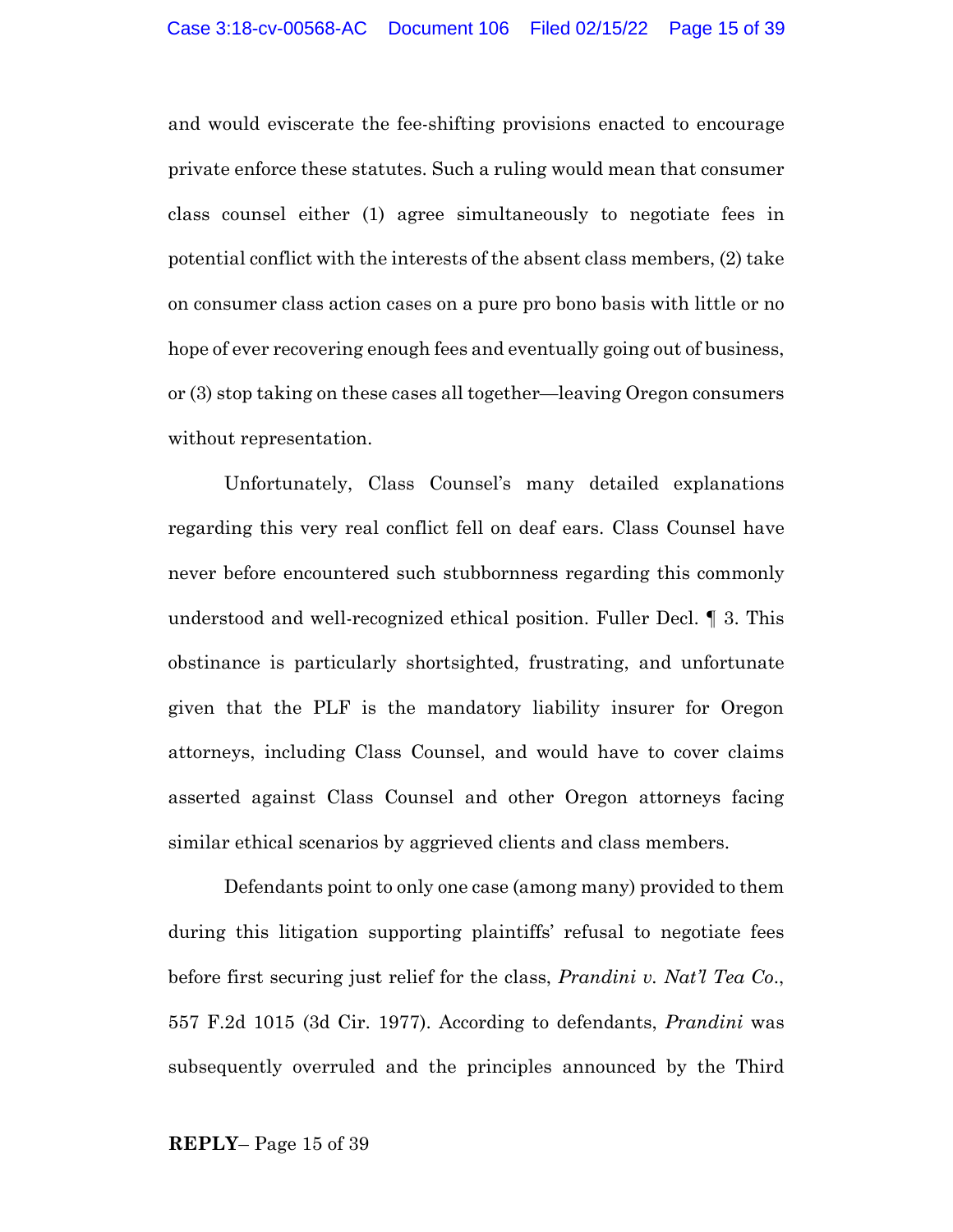Circuit in that case are irrelevant. That is incorrect. For this argument, defendants point to *Evans v. Jeff D*., 475 U.S. 717, 733-35 (1986), and *Ashley v. Atlantic Richfield Co*., 794 F.2d 128 (3d Cir. 1986).

*Evans* was a class action lawsuit brought by a class of children with emotional and mental disabilities seeking injunctive relief for deficiencies in healthcare and educational services. 475 U.S. at 720-21. The issue was whether a court may approve a class settlement that conditioned substantial injunctive relief on a complete waiver of attorneys' fees as allowed under the Civil Rights Attorney's Fees Awards Act of 1976 (Fees Act) (42 U.S.C. § 1988). *Id*. at 720. The Ninth Circuit held that a court could not do so. *Id*. at 724-25. The Supreme Court reversed, holding that (1) the simultaneous negotiation of merits and statutory fees is permissible in civil rights cases under the Fees Act applicable to federal civil rights claims, (2) there is no *per se* prohibition against a defendant's making a settlement offer that conditions favorable merits relief on the waiver of statutory attorneys' fees, and (3) the issue of whether a particular agreement is acceptable is determined on a case-by-case basis, considering the relevant circumstances, to evaluate whether the merits relief is an adequate quid pro quo for the waiver of fees. *Id*. at 727-43. The *Evans* Court did not discuss or mention *Prandini*.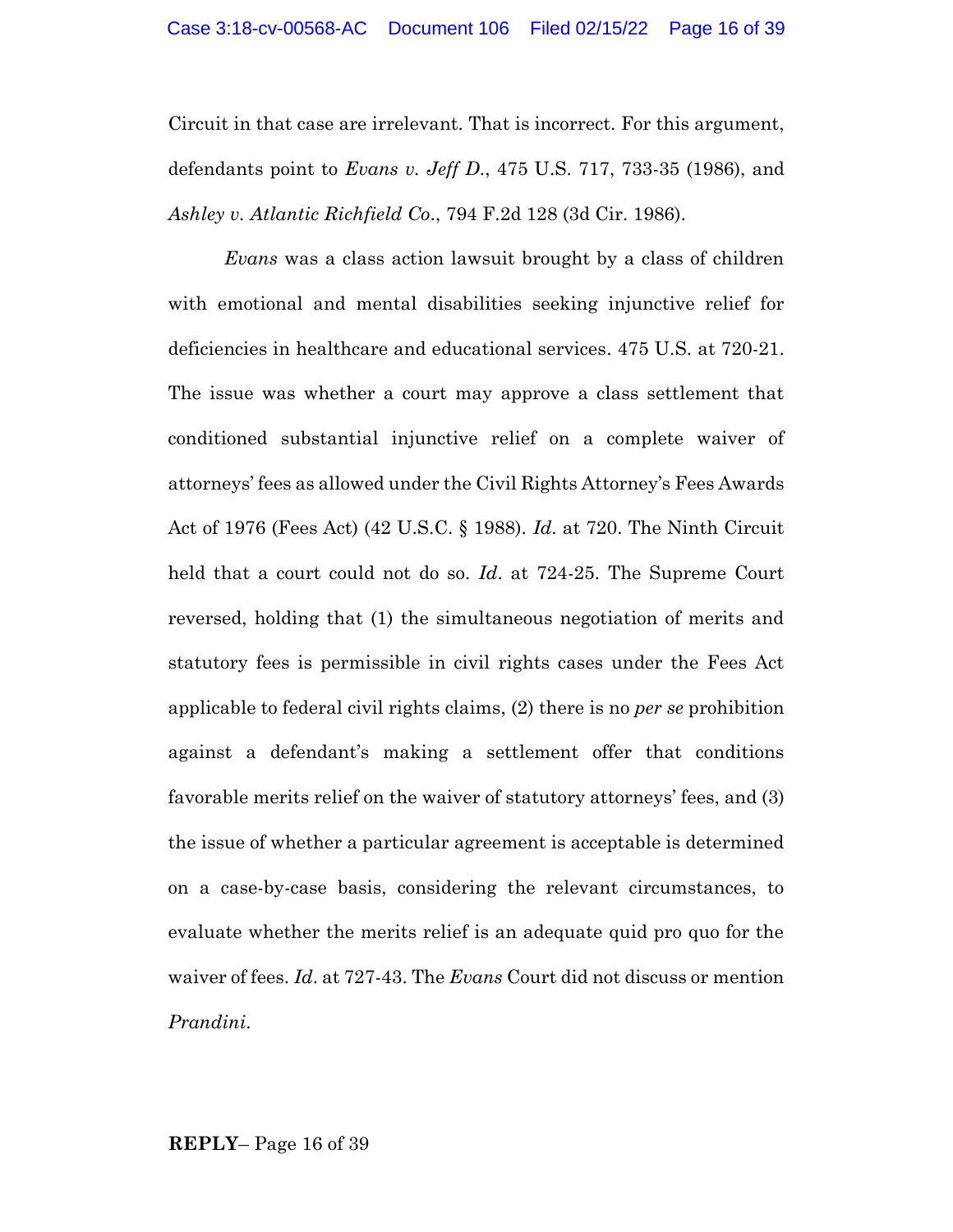*Ashley* was another civil rights case dealing with a potential fee waiver under the Fee Act. In discussing *Evans*, the Third Circuit explained that "the Court was unanimous in concluding 'that the Fees Act [§ 1988] should not be interpreted *to prohibit all simultaneous negotiations* of a defendant's liability on the merits and his liability for his opponent's attorney's fees.'" *Ashley*, 794 F.2d at 138 (emphasis added) (quoting *Evans,* 475 U.S. at 738 n.30). In discussing the ramifications of the Supreme Court's *Evans* holding as to its *Prandini* decision, the Third Circuit found that "to the extent that *Prandini* constitutes an *absolute ban* on simultaneous fee negotiation, then, it has been overruled." *Id*. (emphasis added).

Long after *Evans* (and *Ashley*), the Third Circuit continues to favorably cite to and promote the guidepost set forth in *Prandini* and many other sources—although not *per se* improper in all cases, negotiating attorneys' fees concurrently with class damages, rather than after just relief is obtained for the class, is disfavored, often creates ethical conflicts, and is examined as a possible indicia of collusion by courts:

In *Prandini*, this court recognized the potential for attorney-class conflicts where the fees, while ostensibly stemming from a separate agreement, were *negotiated* simultaneously. We characterized simultaneity of fee and settlement negotiations as a "situation . . . having, in practical effect, one fund divided between the attorney and client." *Id.* To respond to this danger of collusion between the class counsel and defendant, *Prandini* and the Third

**REPLY**– Page 17 of 39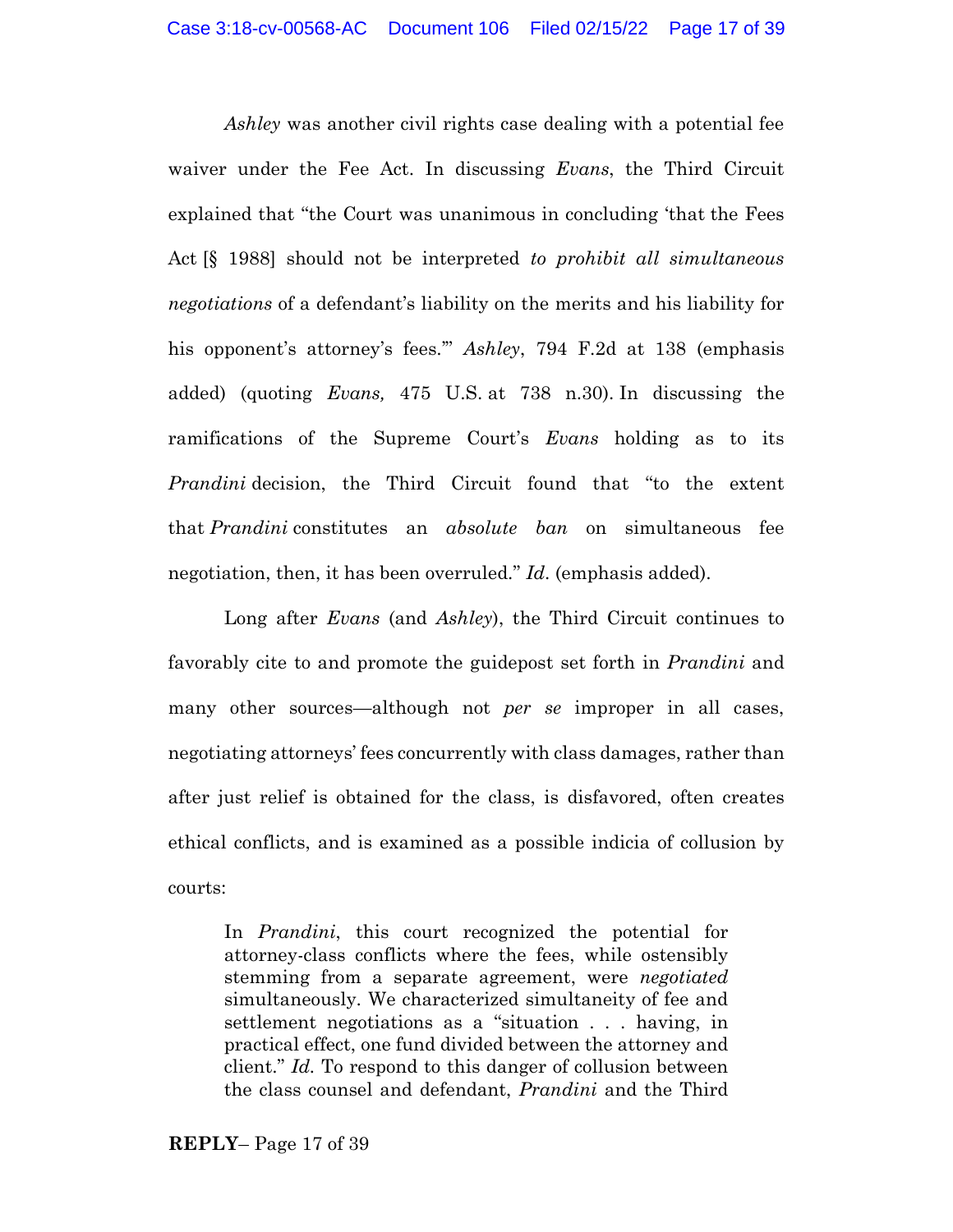Circuit Task Force Report on court-awarded attorneys' fees disapproved fee discussions until after the achievement and approval of settlement. *See Prandini*, 557 F.2d at 1021; *Court Awarded Attorney's Fees, Report of the Third Circuit Task Force*, 108 F.R.D. 238, 266 (1985) [hereinafter *Task Force*].

In this case, there were strong indications that such simultaneous negotiations in fact transpired. Indeed, there was evidence in a letter from class counsel that at least some portion of the fees and expenses had to have been negotiated simultaneously with the settlement. The court justified its dismissal of the allegation of simultaneous negotiation by citing (1) a statement in the letter that the "attorneys' fees were negotiated separately, after we agreed on everything else," and (2) GM's reservation of the right to contest any award of fees that it deemed unreasonable. Even though we assume that these are factual findings, thus ordinarily deserving deference, we think these findings were made by reference to an erroneous legal standard. Indeed, neither of these bases is persuasive, especially in view of GM's acquiescence in a patently baseless ground for augmenting the counsel fee, *see* Part VII *infra*.

In considering the adequacy of representation, we are loath to place such dispositive weight on the parties' self-serving remarks. And even if counsel did not discuss fees until after they reached a settlement agreement, the statement would not allay our concern since the *Task Force* recommended that fee negotiations be postponed until the settlement was judicially approved, not merely until the date the parties allege to have reached an agreement. **We recognize that** *Evans . . .* **overruled** *Prandini***'s strict rule prohibiting simultaneous negotiations. However, many of the concerns that motivated the** *Prandini* **rule remain, and we see no reason why** *Jeff D.* **[***Evans***] or its underlying policy of avoiding rules that impede settlement preclude us from considering the timing of fee negotiations as a factor in our review of the adequacy of the class's representation. Consequently, the likelihood that the parties did negotiate the fees concurrently with**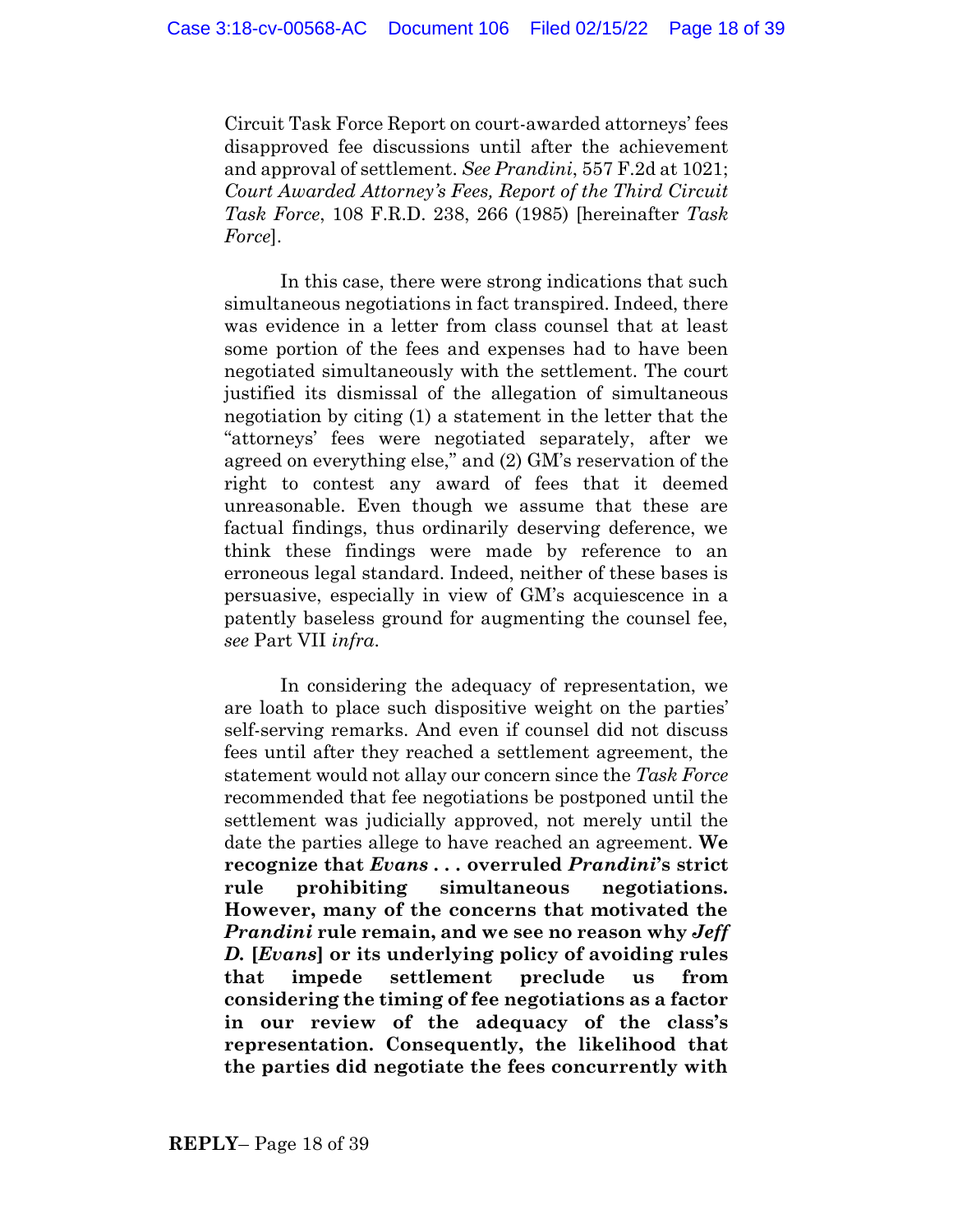**the settlement in this case increases our concern about the adequacy of representation.**

*In re GMC Pick-Up Truck Fuel Tank Prods. Liab. Litig.*, 55 F.3d 768, 803-04 (3d Cir. 1995) (emphasis added); *see also In re Cmty. Bank of N. Va. & Guar. Nat'l Bank of Tallahassee Second Mortg. Loan Litig.*, 418 F.3d 277, 308 (3d Cir. 2005) ("As we recognized in *Prandini* . . . there exists a special danger of collusiveness when the attorney fees, ostensibly stemming from a separate agreement, were negotiated simultaneously with the settlement."); *id*. at 308 n.25 ("We recognize that *Evans* . . . overruled *Prandini*'s strict rule prohibiting simultaneous negotiations, but as stated in *G.M. Trucks*, 'many of the concerns that motivated the *Prandini* rule remain, and we see no reason why [*Evans*] or its underlying policy of avoiding rules that impede settlement preclude us from considering the timing of fee negotiations as a factor in our review of the adequacy of the class's representation.'" (quoting *GMC Pick-Up Truck,* 55 F.3d at 804)).

It is not just the Third Circuit that continues to promote this ethically responsible class action settlement negotiation process and recognizes the potential conflict of interest in not doing so—it is widely adhered to by class action attorneys, commentators, and the courts. *See*  Federal Judicial Center, *Manual for Complex Litigation Fourth* § 21.7 (2004) ("[T]he simultaneous negotiation of class relief and attorney fees creates a potential conflict. Separate negotiation of the class settlement

**REPLY**– Page 19 of 39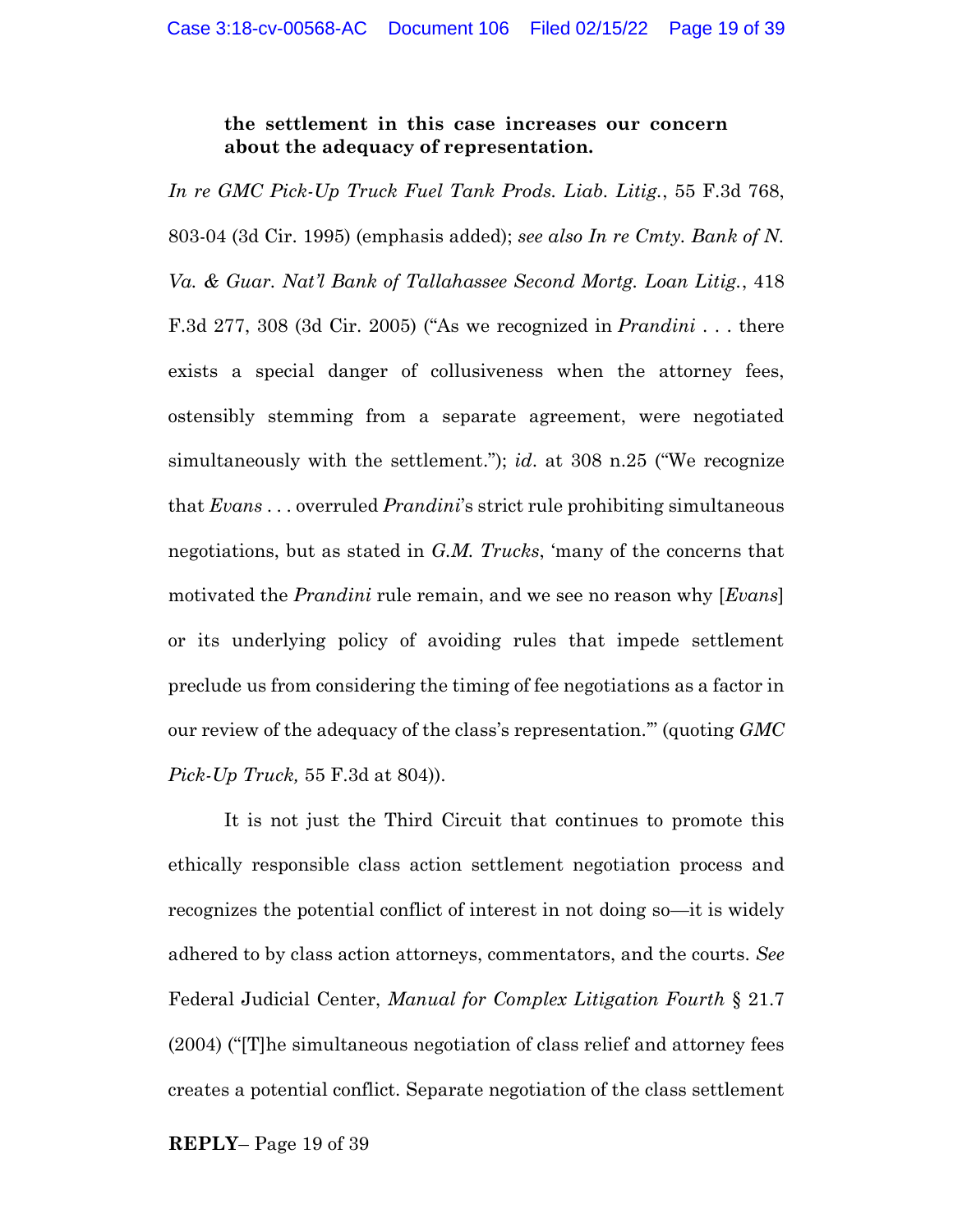before an agreement on fees is generally preferable."); *Weinberger v. Great N. Nekoosa Corp.*, 925 F.2d 518, 524 (1st Cir. 1991) ("The problem has two aspects: extortion (that is, the prosecution of strike suits) and collusion (that is, the tension which necessarily arises between class members and class counsel when settlements and attorneys' fees are negotiated simultaneously[.]")); *In re Hager*, 812 A.2d 904, 912-13 (D.C. 2002) ("Respondent faced a classic conflict of interest – his interest in maximizing his fee versus his clients' interest in maximizing the amount paid to them. That it occurred in the midst of secret settlement negotiations meant the conflict was even more pronounced . . . [a]ny settlement represents a total value figure that one party is willing to pay to end the controversy. Attorneys' fees, even though they may not be technically deducted from the amount paid to the litigants, represent an integral part of the overall amount that the settling party is willing to pay, and as such, they have a direct effect on the net amount that will ultimately be paid to the litigants."); *Acosta v. Trans Union, LLC*, 243 F.R.D. 377, 398 (C.D. Cal. 2007) ("While the merits of the substantive revisions to the economic relief provisions of the prior settlement are themselves questionable, the process through which Plaintiffs' counsel negotiated its own attorneys fees simultaneously with the negotiation of class relief is highly suspicious . . . [t]he simultaneous negotiation of attorneys fees and class relief is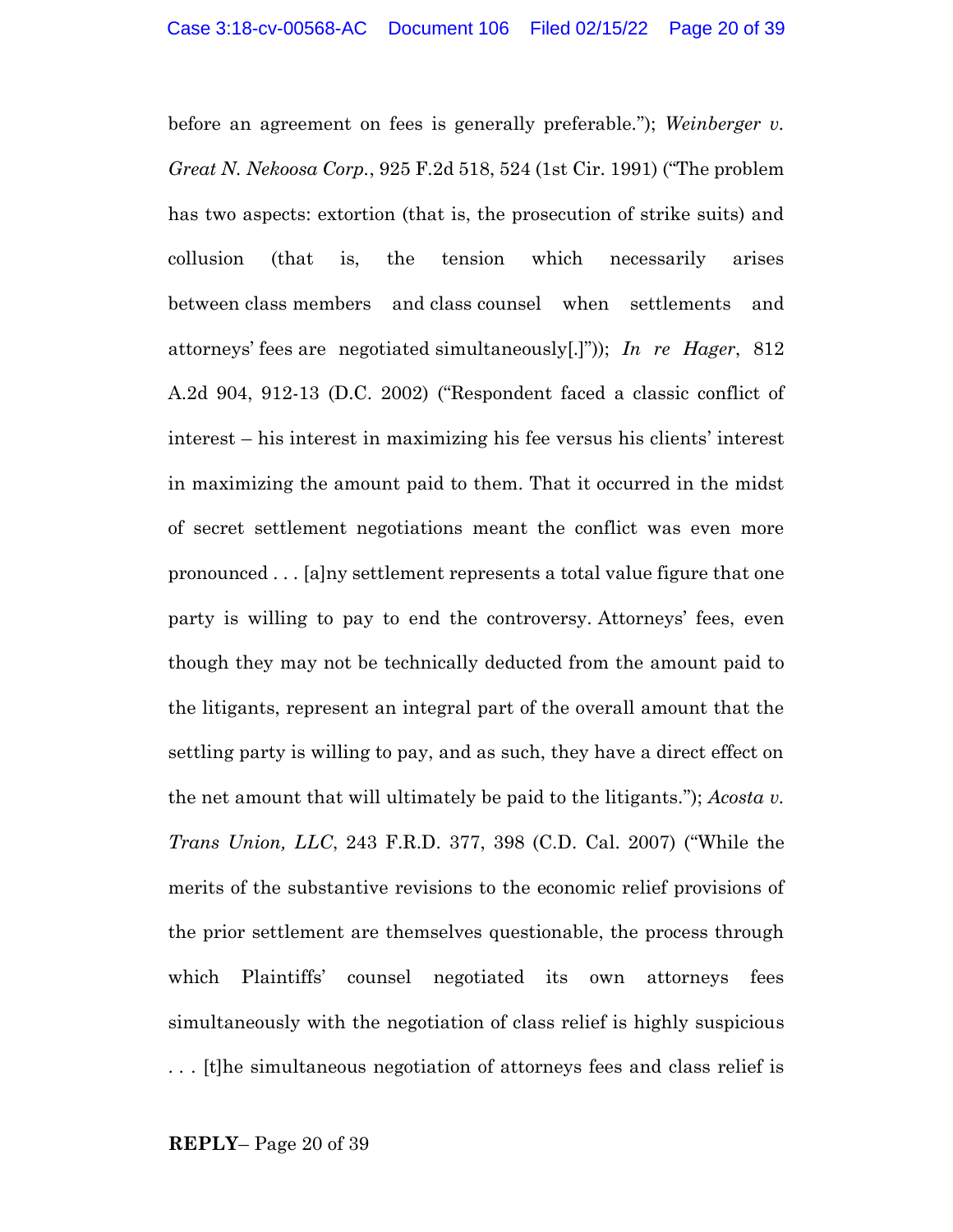thus an additional and damning indictment of Plaintiffs' counsel's commitment to pursuing a fair, arms-length settlement on behalf of the plaintiff class."). Indeed, the Ninth Circuit held long ago that it "strongly discourage[s] the simultaneous negotiation of attorneys' fees and substantive issues in class action settlement negotiations." *Mendoza v. United States*, 623 F.2d 1338, 1353 (9th Cir. 1980) (citing *Prandini*, 557 F.2d at 1021).

Beyond defendants' (and the PLF's) failure or unwillingness to understand the potential ethical conflicts and adequacy of counsel issues fostered by their demands that fees be negotiated simultaneously with, and as a condition of, class relief, they appear to be unaware of or ambivalent to the reality that "[c]lass action settlements involve unique due process concerns for absent class members who are bound by the court's judgments," that "[w]hen the settlement agreement is negotiated before formal class certification, as in this case, the court should engage in 'an even higher level of scrutiny for evidence of collusion or other conflicts of interest than is ordinarily required under Rule 23(e)," and that such "subtle signs of collusion" and potential conflicts of interest a court should look for include "when counsel receive a disproportionate distribution of the settlement," or "when the parties negotiate a 'clear sailing' arrangement providing for the payment of attorneys' fees separate and apart from class funds." *Brinkmann v. ABM Onsite Servs.-*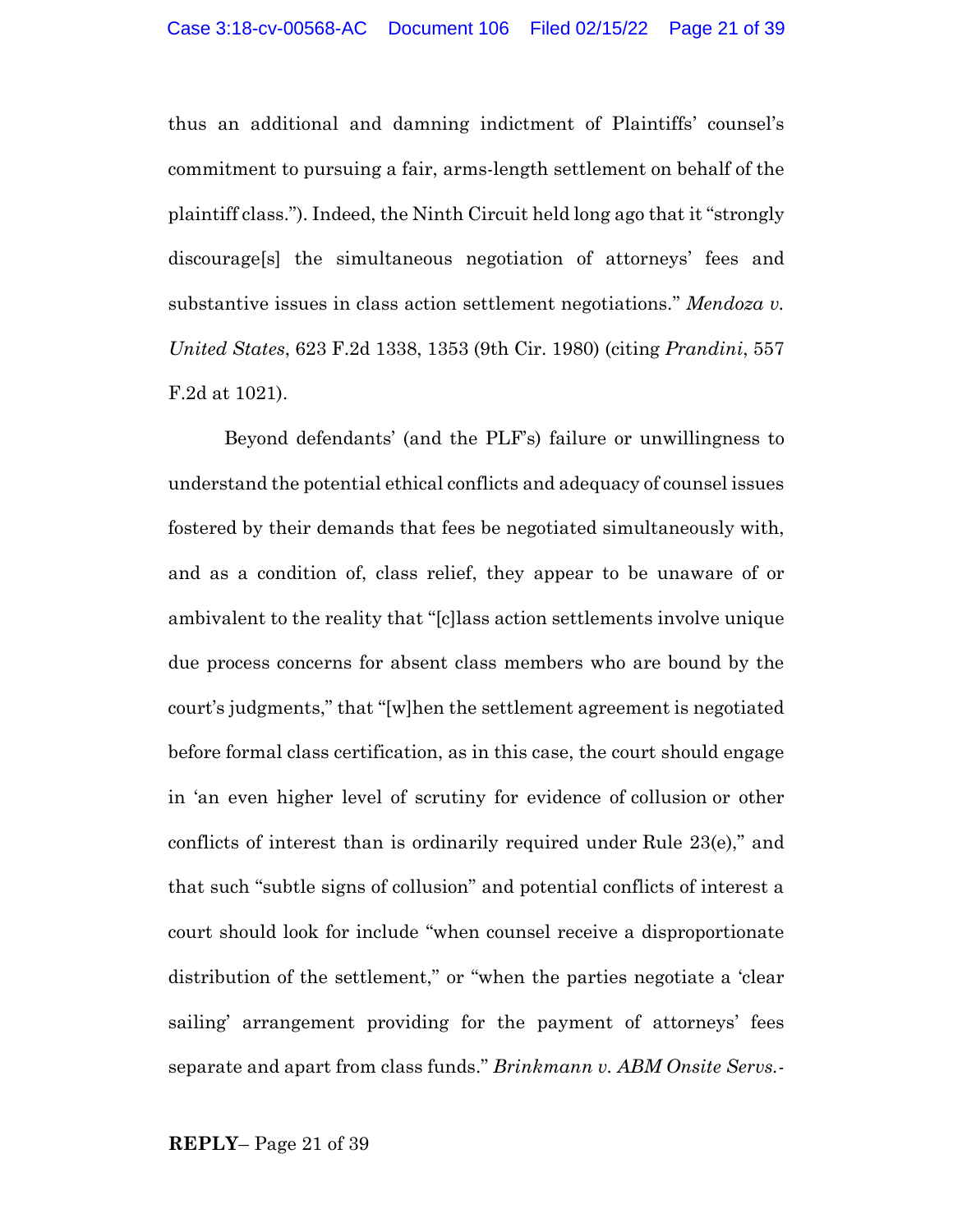*W., Inc.*, No. 3:17-cv-275-SI, 2021 U.S. Dist. LEXIS 167025, at \*32-41 (D. Or. Sept. 2, 2021) (internal quotation marks and citations omitted).

A "clear sailing" agreement on fees is what defendants and the PLF were ultimately seeking with their demands to simultaneously negotiate fees along with class damages and their lump-sum offer conditioned on acceptance of an amount of fees—whether they know it or not. On their own, although not *per se* rejectable, such agreements when entered into *after* an agreement for the class are met with suspicion and trigger heightened scrutiny. *See Roes v. SFBSC Mgmt., LLC*, 944 F.3d 1035, 1050-51 (9th Cir. 2019) (reiterating that "[a]lthough clear sailing provisions are not prohibited, they by their nature deprive the court of the advantages of the adversary process' in resolving fee determinations and are therefore disfavored," and that "clear sailing agreements on attorneys' fees are important warning signs of collusion, because the very existence of a clear sailing provision increases the likelihood that class counsel will have bargained away something of value to the class." (cleaned up)).

Given that the "clear sailing" agreement defendants were seeking was combined with the ethical issues and disfavored process of negotiating fees simultaneously and conditionally with class relief, plaintiffs—as advised by Class Counsel—had the right, if not a duty, to reject defendants' insistence to negotiate a class-wide settlement in this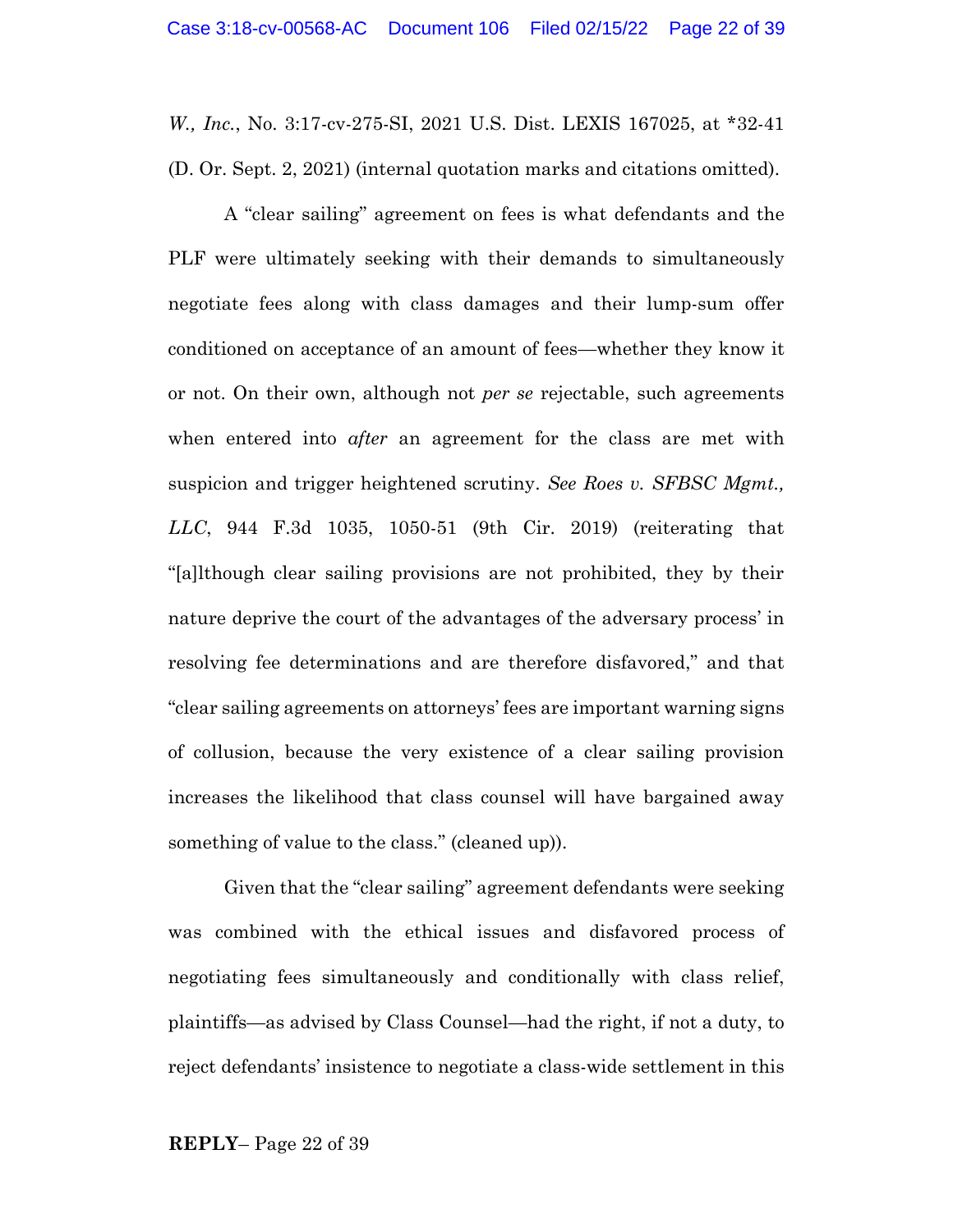manner. If plaintiffs had not so resisted, and had accepted defendants' conditional damages fees offer, in addition to questioning the adequacy of Class Counsel's representation, this Court (and the class members and any objectors) would have rightfully viewed the settlement with heightened scrutiny—contrary to the many courts, <sup>2</sup> including the Ninth Circuit, that have cited the parties' separate and subsequent fee resolution (or lack thereof as in this case) as a positive factor warranting approval of the class settlement. *See, e.g., Acosta*, 243 F.R.D. at 398 ("[T]he process through which Plaintiffs' counsel negotiated its own attorneys fees simultaneously with the negotiation of class relief is highly suspicious . . . [t]he simultaneous negotiation of attorneys fees and class relief is thus an additional and damning indictment of Plaintiffs' counsel's commitment to pursuing a fair, arms-length settlement on behalf of the plaintiff class."); *McKenna v. Sears, Roebuck, & Co.*, CA No. 92-17038, 1997 WL 349024, 1997 U.S. App. LEXIS 15528, at \*4-5 (9th Cir. June 25, 1997) ("Here, the fee agreement was negotiated after the class settlement, a fact that reduces the danger of an improper *quid pro quo* detrimental to the class. Because the Supreme Court in *Evans* held that even contemporaneously-negotiated fee agreements do not violate public policy *per se*, it follows *a fortiorari* that a fee agreement

<sup>2</sup> Indeed, there are far too many cases citing this factor in support of settlement approval, and adequacy of class counsel to cite here.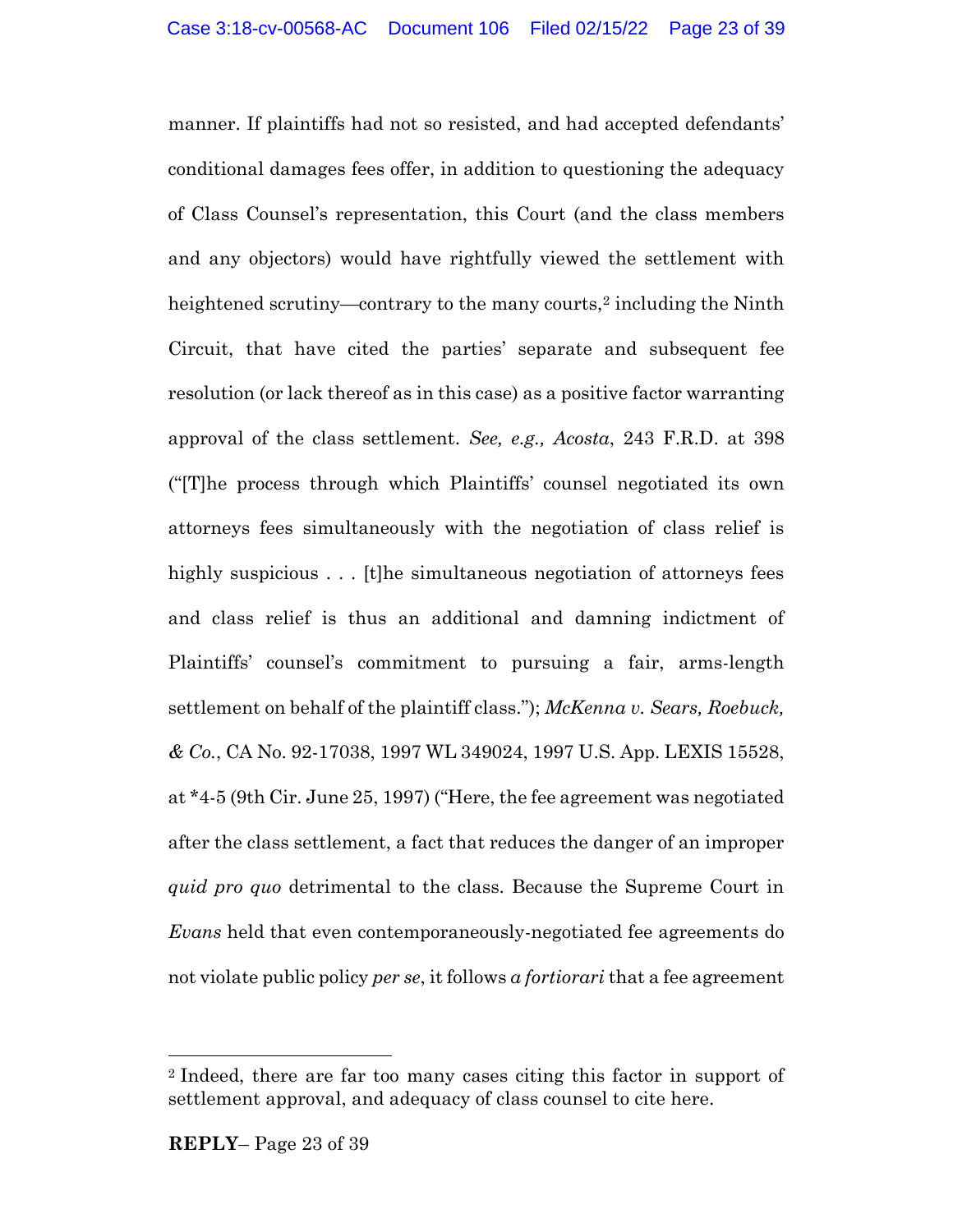negotiated after the class settlement likewise does not."); *Lane v. Page*, 862 F. Supp. 2d 1182, 1258 (D.N.M. 2012) ("While the individual objectors criticize these separate negotiations . . . that the fees were negotiated after the Settlement reduces the risk of any improper bargaining, such as reducing the class award so that the attorney can be paid quickly." (citing *McKenna*, 1997 U.S. App. LEXIS 15528, at \*4- 5)).

Class Counsel should not be financially penalized for being ethical, choosing to avoid potential conflicts, and following a sensible and well-established and controlling legal class action negotiation principle. That the case did not settle in 2020 and that plaintiffs were compelled to continue to diligently litigate the case—and should now be compensated for that work—was a product of defendants' and their insurance provider's choices. They could have simply accepted or made the same class damages settlement that *they* agreed to a year later without demanding simultaneous negotiation of fees and not conditioning their offers on an agreement on fees, and then separately negotiating a significantly lower agreement as to fees. And if unsuccessful in reaching an agreement as to fees, the parties would have simply been here a year earlier without defendants attempting to roll back the clock and improperly passing the buck to Class Counsel to recoup the cost of their mistake.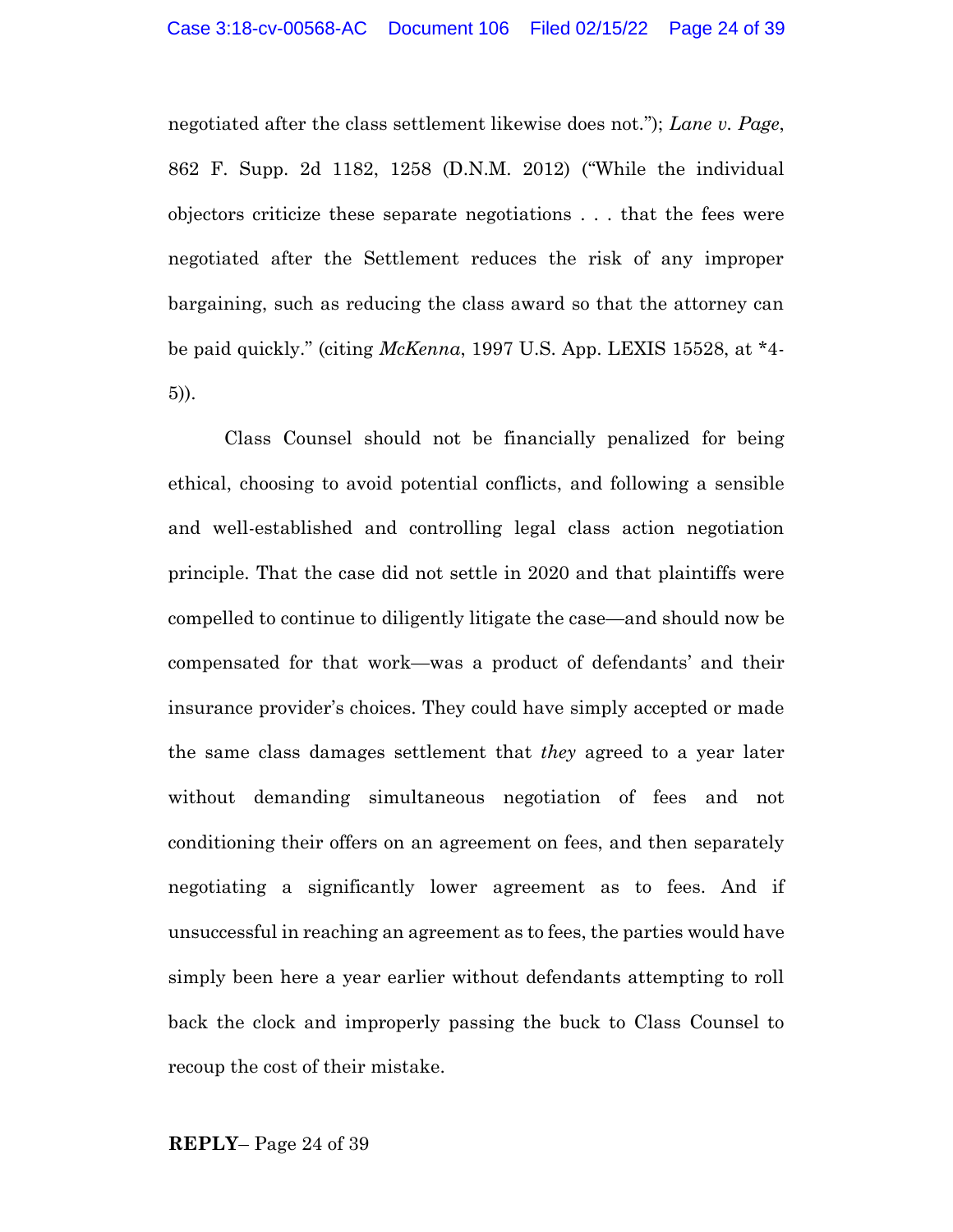#### **1.2. Allegedly redundant and unnecessary time**

Defendants also argue that Class Counsel's time should be cut by 39.7 hours because it is redundant or duplicative. A court should award fees based on "the number of hours reasonably expended on the litigation" and should exclude "hours that are excessive, redundant, or otherwise unnecessary," but "[t]here is no precise rule or formula for making these determinations[,]" and a court "necessarily has discretion in making this equitable judgment." *Hensley v. Eckerhart*, 461 U.S. 424, 433-37 (1983)*.*

According to defendants, because their insurance provider only provided them with one attorney to defend this class action case and do all of the work, plaintiffs also should have employed only one attorney to prosecute this case. That is incorrect. There is nothing unusual or improper about having three lawyers litigate a consumer class action case, and plaintiffs should not be punished because of defendants' insurer's choice to employ a single attorney to defend a class action case. *See* Fuller Decl. ¶ 4; *see also Camacho*, 523 F.3d at 978 (FDCPA consumer statewide class action case finding that plaintiffs' "three attorneys spent a reasonable number of hours on [the] case, specifically noting that they spent their time on motions brought by the defendant and successfully defending against an interlocutory appeal" and "recognizing that the attorneys were exceedingly well-versed on the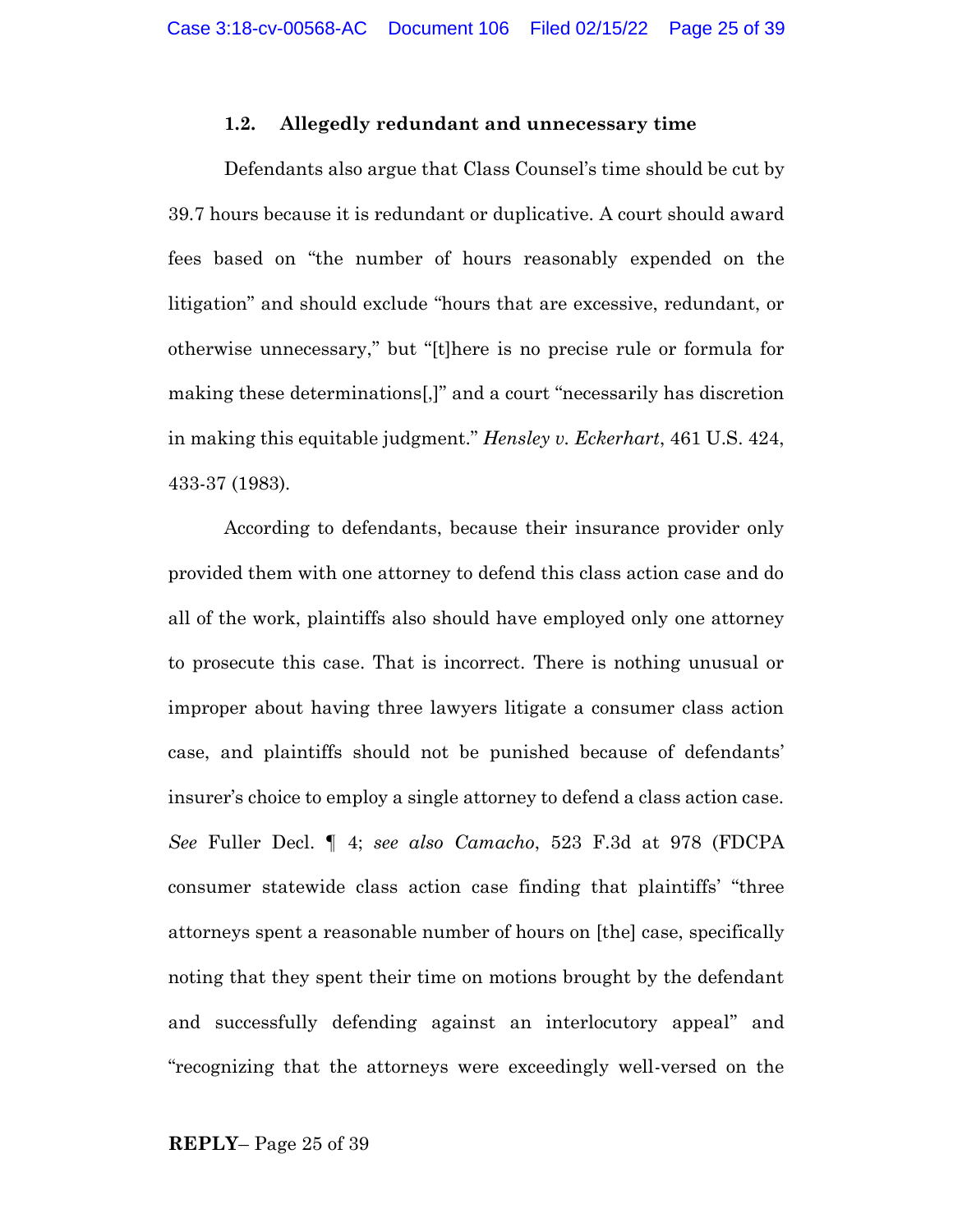narrow legal question presented"); *Or. Nat'l Desert Ass'n v. BLM*, 223 F. Supp. 3d 1147, 1154 (D. Or. 2016) ("I am not concerned about any 'excessive staffing.' ONDA's attorneys were judicious in the tasks on which they collaborated and efficiently used each other in strategic discussions and on editing submissions.").

Defendants mark up Class Counsel's time sheets with a hatchet, rather than a scalpel—asserting that counsel should not be reimbursed for any time that hints at any collaboration on any task no matter how complex the task, or any conferencing together. However, the Ninth Circuit has held that "the participation of more than one attorney does not necessarily constitute an unnecessary duplication of effort." *Kim v. Fujikawa*, 871 F.2d 1427, 1435 n.9 (9th Cir. 1989). "Duplication" is warranted by the complexity of the matter or by each attorney's distinct contributions to the case. *Id*. ("Here, the participation of more than one attorney constituted a reasonable necessity, given the complexity of legal issues and the breadth of factual evidence involved in this case."); *Johnson v. Univ. Coll. of Univ. of Ala.,* 706 F.2d 1205, 1208 (11th Cir. 1983) ("An award for time spent by two or more attorneys is proper as long as it reflects the distinct contribution of each lawyer to the case and the customary practice of multiple-lawyer litigation."). As explained in the fee motion, and as reflected in Class Counsel's supporting declarations and time records, Sutton has unique experiences and skills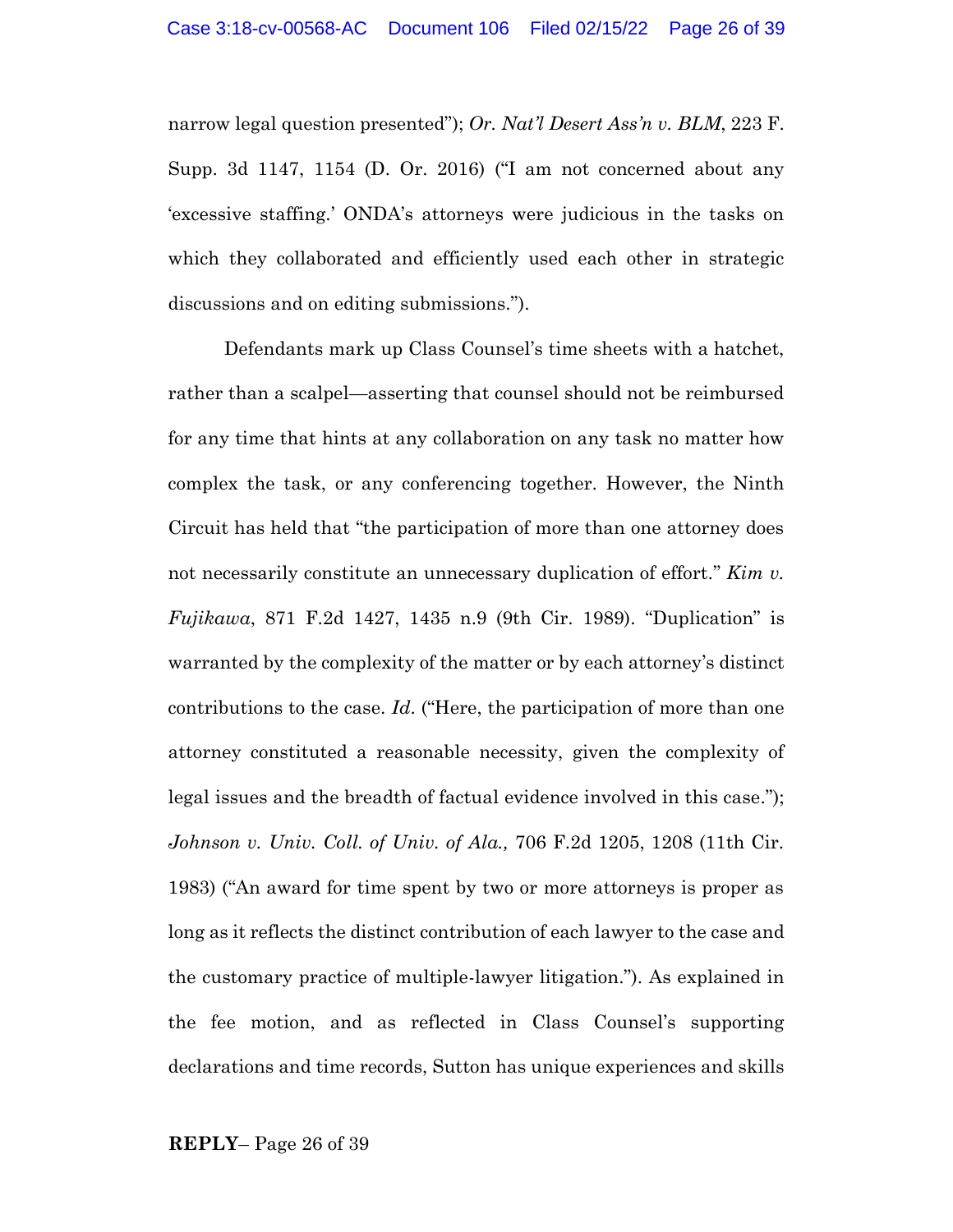as a former creditor's attorney, he originally identified these illegal collection practices, and his review of the underlying debt collection documents and attending legal theories and strategy was crucial to litigating this case. As the Court is well-aware, and as supported by the record of this case, Fuller and Jones work together on substantial litigation in this Court, with Fuller generally taking on the role of lead trial attorney overseeing and directing the litigation and Jones handling the legal briefing and argument. Collaboration on important tasks, including discovery, document review, researching, drafting, and responding to defendants' many motions and legal arguments, and occasionally conferencing together to coordinate and discuss these tasks and the legal issues, was warranted by "the complexity of [this] matter [and] by each attorney's distinct contributions to [this] case," Class Counsel employed sound billing judgment and were "judicious in the tasks on which they collaborated and efficiently used each other in strategic discussions and on editing submissions." *Kim*, 871 F.2d at 1435 n.9; *Nat'l Desert Ass'n*, 223 F. Supp. 3d at 1154.

In specific regard to conferring and conferencing together, defendants cite the in-district proposition that "[w]hen attorneys hold a telephone or personal conference, good 'billing judgment' mandates that only one attorney should bill that conference to the client, not both attorneys," and "[t]o correct for this duplication by two attorneys, the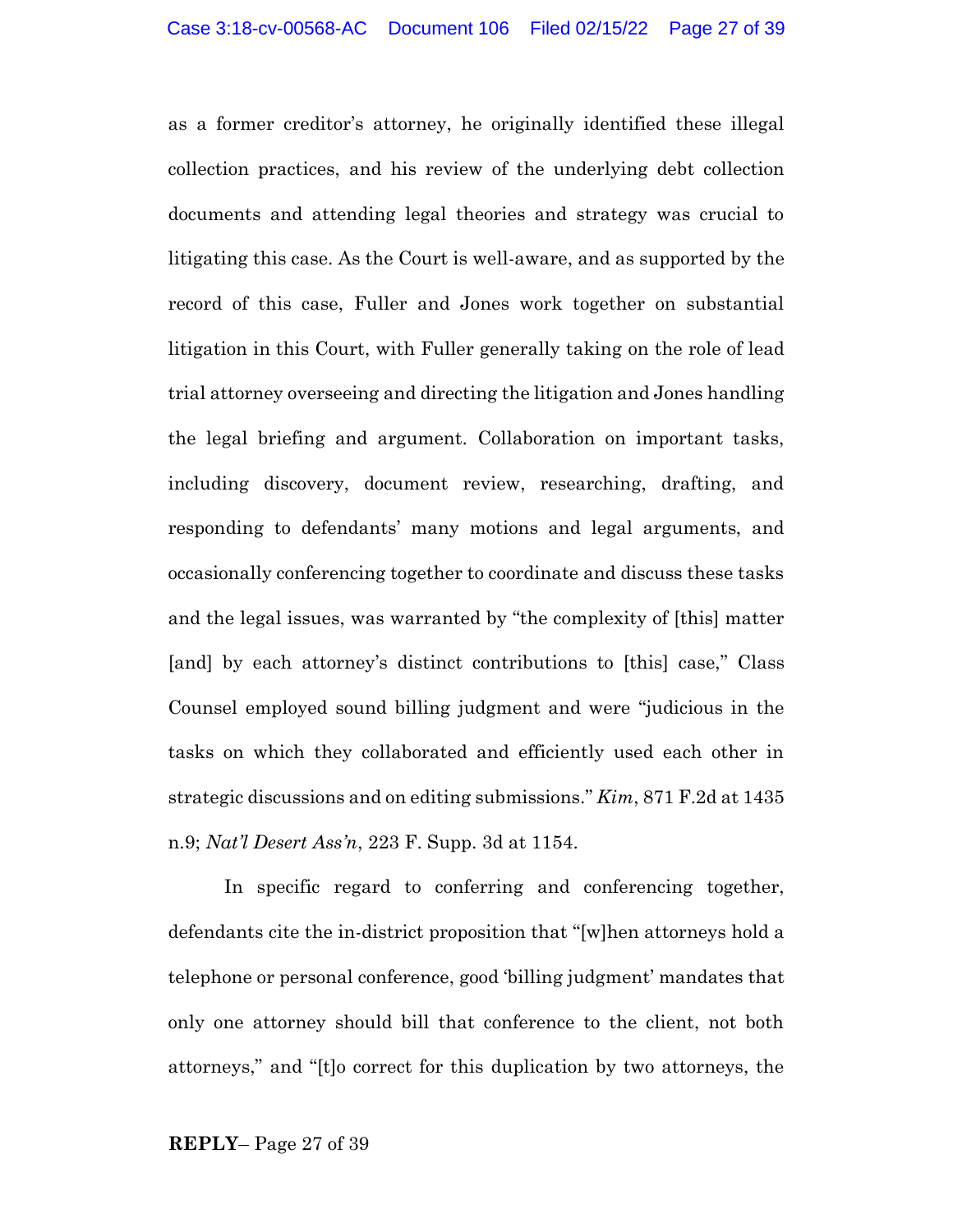higher billing rate of the two attorneys should be allowed." *Nat'l Warranty Ins. Co. v. Greenfield*, CV-97-1654-ST, 2001 WL 34045734, 2001 U.S. Dist. LEXIS 7763, at \*14 (D. Or. Feb. 8, 2001); *Miranda-Olivares v. Clackamas County*, No. 3:12-cv-02317-ST, 2015 WL 5093752, 2015 U.S. Dist. LEXIS 114290, at \*22 (D. Or. Aug. 28, 2015). But even if this Court does decide to apply this rule to some of Class Counsel's time entries, it is apparent from defendants' opposition that they do not apply the higher billing rate of the multiple attorneys to any of this "duplicative" time, but instead just improperly request that it all be cut and not recovered by any member of plaintiffs' team.

In the beginning of its opposition, defendants vaguely and misleadingly attack various tasks performed by Class Counsel to prepare the case for class certification and trial, after the first May 2020 mediation was unsuccessful. For example, defendants state that plaintiffs "attempted to inundate defense counsel with form discovery requests" and "sent 16 deposition notices, exceeding the maximum number allowed under FRCP  $30(a)(2)(A)$  and seeking to depose a deceased attorney," and "[d]espite issuing 16 deposition notices, plaintiffs' counsel never took any depositions."<sup>3</sup> Doc. 104 at 4. As to the

<sup>3</sup> Defendants also misleadingly state that after the 2020 mediation plaintiffs relayed their intent to "immediately amend the complaint to expand the class statutory period to six years." In truth, defendants knew of this intention before the 2020 mediation. *See* Jones Decl. ¶ 1, Ex. 1.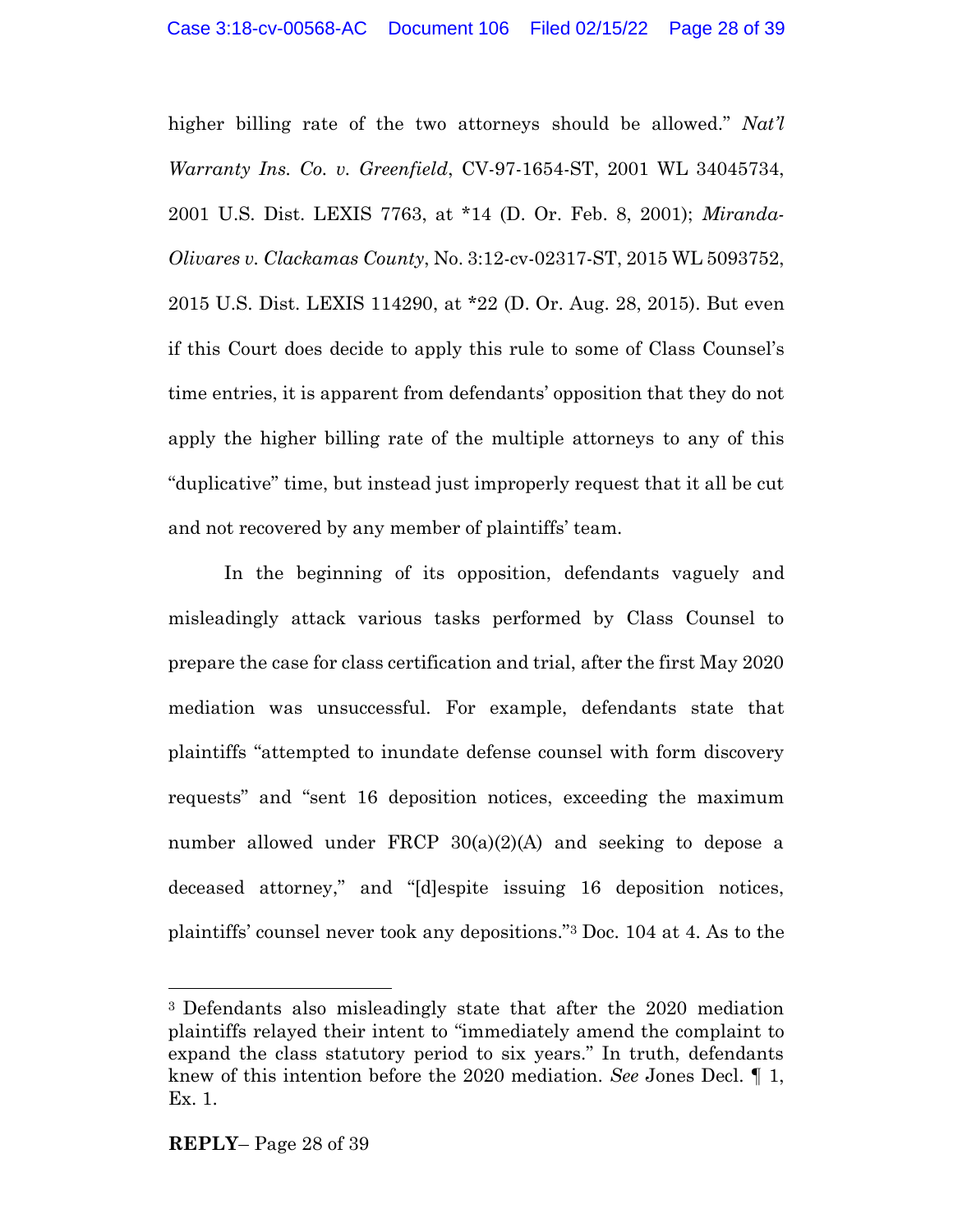deposition notices, plaintiffs sent the notices in an attempt to confer and would have filed for leave to expand the number of depositions if necessary as allowed by FRCP 30(a)(2). The "deceased" attorney was the founder and named partner of the defendant debt collection law firm, who plaintiffs did not realize at the time was deceased. In any event, after conducting and reviewing additional documentary discovery, plaintiffs narrowed their depositions down to three fact witnesses and the two FRCP  $30(b)(6)$  depositions. Jones Decl.  $\parallel$  3, Ex. 3. As to defendants' assertion that plaintiffs did not proceed with any depositions, that is correct but irrelevant. Plaintiffs retained a court reporter and prepared for the depositions, but the parties agreed to reconvene mediation just before the scheduled depositions. *Id*.

As to "inundating" counsel with "form" discovery requests—this is also not true. Plaintiffs took great care and time to draft specific and targeted discovery requests. Defendants note that they "on the other hand, did not engage in any discovery because the relevant facts are simple [and] did not require discovery." As the plaintiffs in a putative class action lawsuit alleging defendants' violation of multiple federal and state consumer protection statutes, plaintiffs have a duty to prove all elements of each of their claims as well as the FRCP 23 class certification factors. Class Counsel take their duty and their job to adequately represent the interests of and to zealously represent their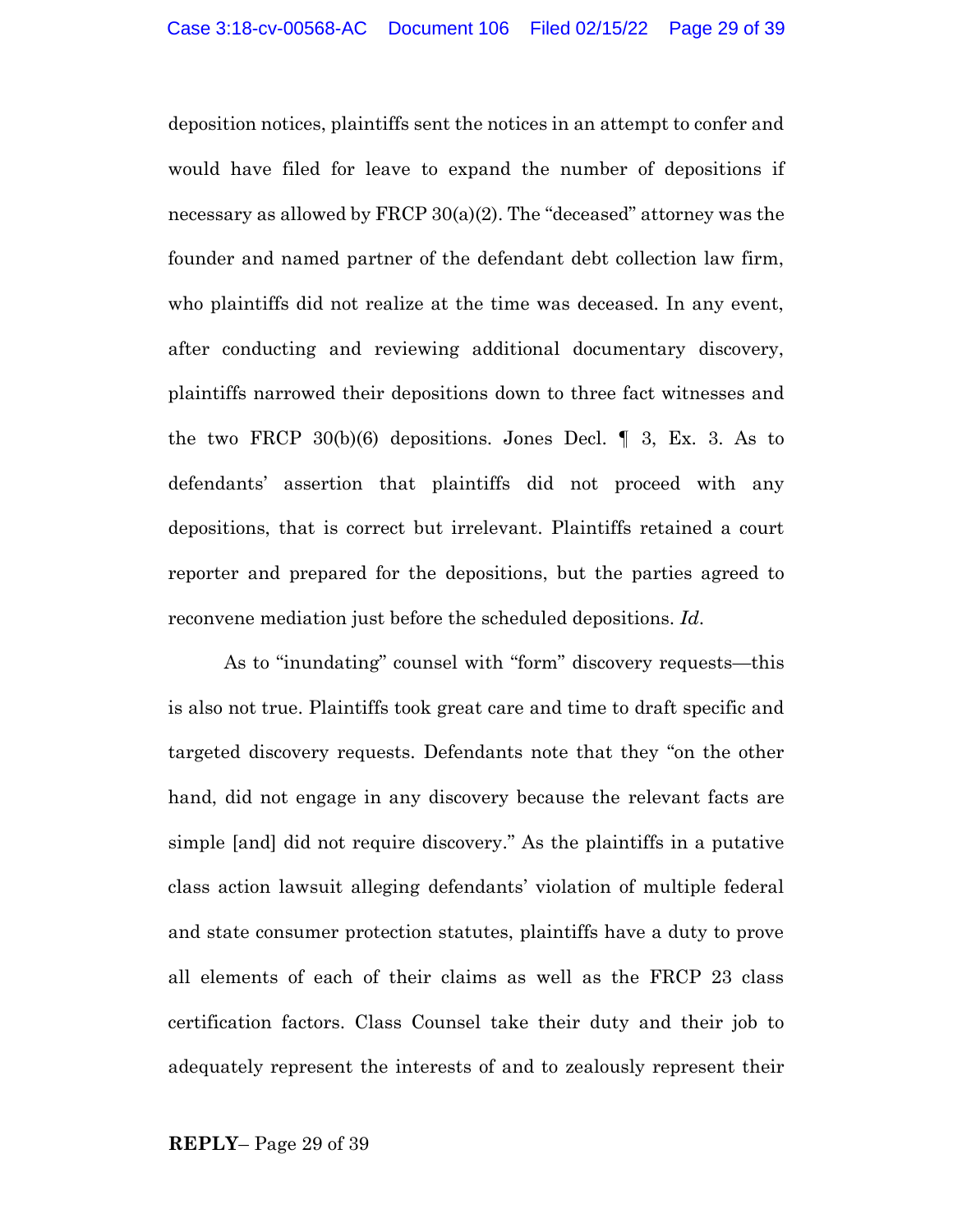clients seriously, as they should. That defendants chose to employ a single attorney to defend them and chose to engage in a curious defense strategy of forgoing any discovery in order to conserve their insurer's resources is their prerogative. But these choices have consequences. *See* Fuller Decl. ¶ 4. Plaintiffs should not be penalized through false equivalence by the economic decisions defendants made. Moreover, defendants' attempt to paint a picture of an easy case that required little effort or discovery is contradicted by even a cursory review of the docket in this case—which was largely driven by defendants' failed efforts to dismiss plaintiffs' claims. After losing those motions it is apparent that defendants took a hands-off approach to the litigation because it always intended to settle the case, but failed to do so for several years because it stubbornly refused to settle the class damages separately from fees. Because there was no settlement, plaintiffs were required to continue this litigation with the assumption that they needed to prove class certification as well as the merits of their claim—which they did, as efficiently as possible. The Ninth Circuit has held:

It must also be kept in mind that lawyers are not likely to spend unnecessary time on contingency fee cases in the hope of inflating their fees. The payoff is too uncertain, as to both the result and the amount of the fee. It would therefore be the highly atypical civil rights case where plaintiff's lawyer engages in churning. By and large, the court should defer to the winning lawyer's professional judgment as to how much time he was required to spend on the case; after all, he won, and might not have, had he been more of a slacker.

**REPLY**– Page 30 of 39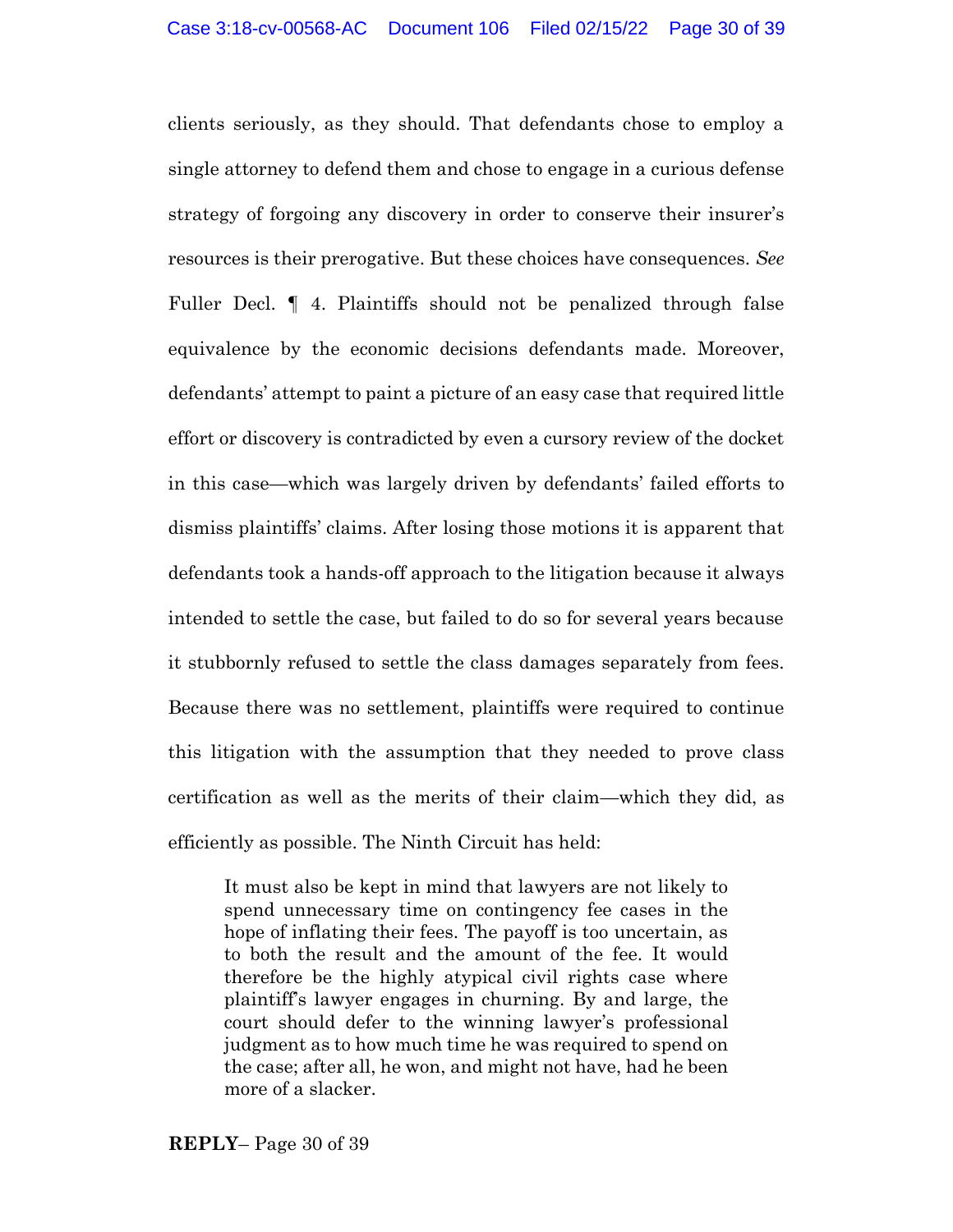*Moreno v. City of Sacramento*, 534 F.3d 1106, 1112 (9th Cir. 2008). Defendants' framing of Class Counsel's litigation time as redundant, duplicative, and overlitigation in order to save themselves costs resulting from their own illegal conduct and litigation choices at the expense of compensating Class Counsel for the more than reasonable time spent to obtain maximum allowed damages for the class members and Class Counsel should be denied.

### **2. Defendants' objections to Class Counsel's requested hourly rates should be rejected**

"Generally, when determining a reasonable hourly rate, the relevant community is the forum in which the district court sits." <sup>4</sup> *Gonzalez v. City of Maywood*, 729 F.3d 1196, 1205 (9th Cir. 2013)*.* "Within this geographic community, the district court should consider the experience, skill, and reputation of the attorneys or paralegals involved." *Id.* Although courts in this district rely on the most recent Oregon State Bar (OSB) Economic Survey as the "initial benchmark," "[a]ttorneys may argue for higher rates based on inflation, specialty, or any number of other factors." *See* U.S. Dist. Ct., Dist. of Or.,

<sup>4</sup> Defendants argue that Sutton's rate should be pegged to the median rate for southern Oregon attorneys. Because this case was litigated in this Portland forum and Sutton's declaration indicates his practice is statewide, Portland should be the applicable market.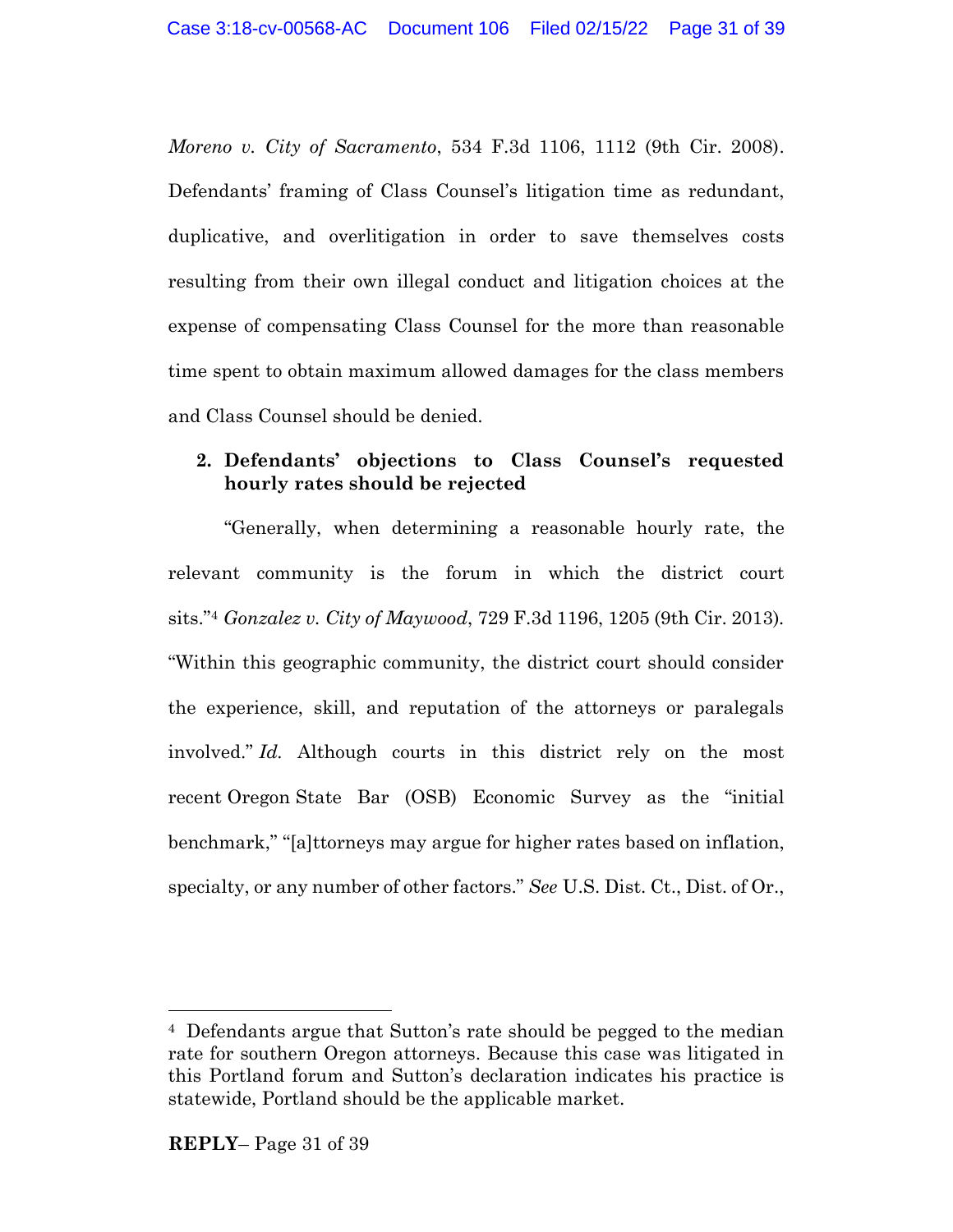Message from the Court Regarding Fee Petitions. <sup>5</sup> Courts may also consider factors such as the quality of an attorney's performance, the results obtained, the complexity of a case, and the special skill and experience of counsel. *See League of Wilderness Defs. v. Turner*, 305 F. Supp. 3d 1156, 1165 (D. Or. 2018). "Typically, 'affidavits of the plaintiffs' attorney and other attorneys regarding prevailing fees in the community and rate determinations in other cases . . . are satisfactory evidence of the prevailing market rate.'" *Schuchardt*, 314 F.R.D. at 688 (quoting *United Steelworkers of Am. v. Phelps Dodge Corp*., 896 F.2d 403, 407 (9th Cir. 1990)).

Through their fee motion, supporting declarations, and exhibits, as well as the procedural history of this case, plaintiffs have met their burden to show that Class Counsel's requested hourly rates are reasonable considering the quality of Class Counsel performance, the results obtained, the complexity of this case, and the special skill and experience of counsel—even if these rates are beyond the "initial benchmark" of the applicable matrix in the 2017 OSB survey. Defendants argue that Class Counsel's requested rates should simply be capped at the respective "median" rates in the 2017 OSB survey, because this was just a "simple" FDCPA case, the lower rates awarded to Fuller

<sup>5</sup> Available at: https://ord.uscourts.gov/index.php/rules-orders-andnotices/notices/fee-petitions.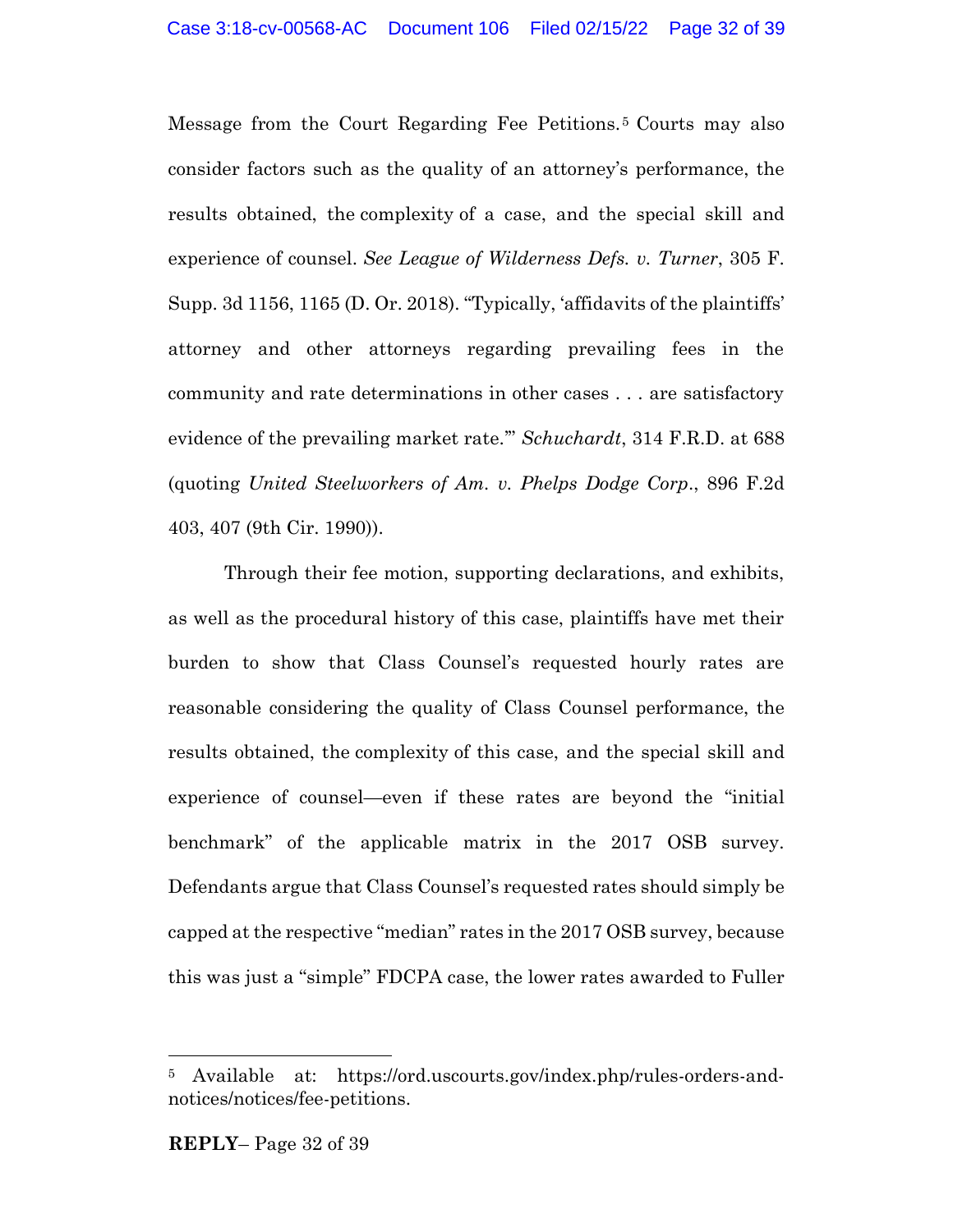and Jones in an unrelated individual Fair Credit Reporting Act (FCRA) case are determinative, plaintiffs provided lower rates that they would "likely" seek in this case for mediation, and plaintiffs have not established any of the other factors to depart from a presumptive and arbitrary "median" OSB survey rate.

These arguments against Class Counsel's requested rates should be rejected. Defendants fail to understand that the Court needs to assess the facts and circumstances of each in order to determine the reasonable rates in the case before it. Unlike *Sponer*, this is a class action case and Fuller and Jones took a lead role as Class Counsel, rather than as cocounsel in support of an experienced FCRA lead trial attorney in *Sponer*. As indicated by their declarations and other submissions, and this Court's experiences, Fuller and Jones have extensive and specialized experience litigating not just FDCPA and UTPA cases, but class action litigation under these statutes, akin to this case. As discussed *supra* and in the fee motion papers, Sutton has unique and specialized experience as a debt collection attorney in line with the debt collection law firm in this case, and was the one who uncovered these unlawful practices. This class action undoubtably "benefitted from [and] required [the] specialized experience" of Class Counsel to justify rates beyond the respective median OSB survey rates. *Sturgis v. Asset Acceptance, Ltd.*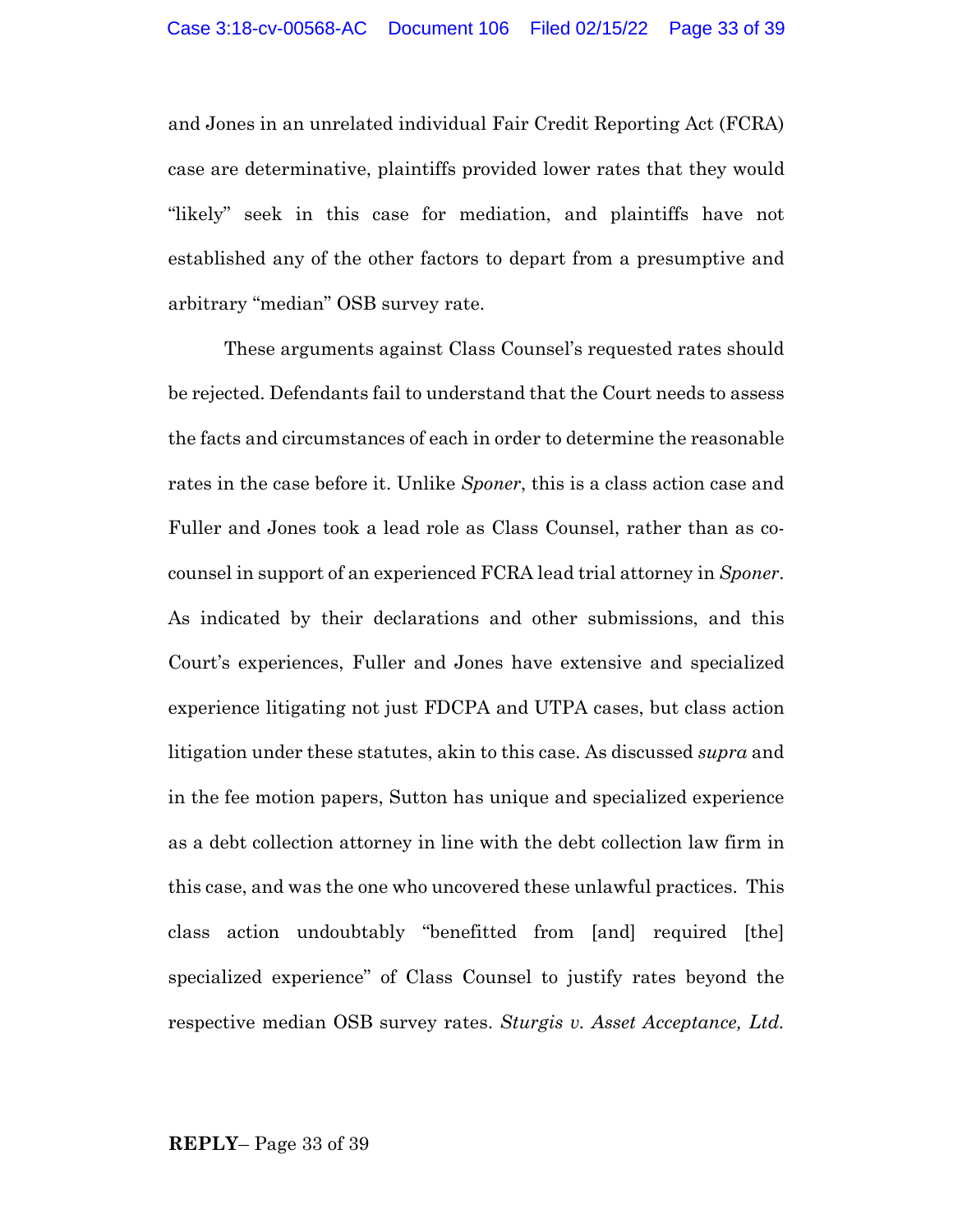*Liab. Co*., No. 3:15-cv-00122-AC, 2016 WL 3769750, 2016 U.S. Dist. LEXIS 91479, at \*13 (D. Or. July 14, 2016).

As to current market rates for Class Counsel, the OSB survey is of little assistance in assessing these hourly rates. As plaintiffs point out in their motion, in *Strawn v. Farmers Insurance Co.*, it was noted that billing rates of Portland class action plaintiff attorneys "can range from \$450 to \$590 per hour" in 2010 dollars. 233 Or. App. 401, 416 (2010). The Walsh declaration<sup>6</sup> filed in support of the motion in support of Fuller's and Jones' requested rates declares that the rates "are reasonable and are within the range of rates charged by consumer class action attorneys of comparable skill and experience in Portland," and are "relatively modest in comparison." Doc. 99 ¶ 4; *see also Lott v. Vial Fotheringham, LLP*, No. 3:16-cv-00419-HZ, 2021 WL 3287580, 2021 U.S. Dist. LEXIS 143928, at \*7-19 (D. Or. July 30, 2021) (although the court "expressed concerns regarding their ability to manage a complex class action," the court awarded the three attorneys rates at the 75% level of the applicable OSB survey matrix for work performed on a putative class action case which was not certified).

<sup>6</sup> Defendants unfairly attack Mr. Walsh as "biased" and assert that he is not qualified to testify as to reasonable Portland market rates because he is an outsider, although he has been licensed as an Oregon attorney since 2013 and has litigated "around 100 consumer cases in Oregon courts." Doc. 99 ¶ 2.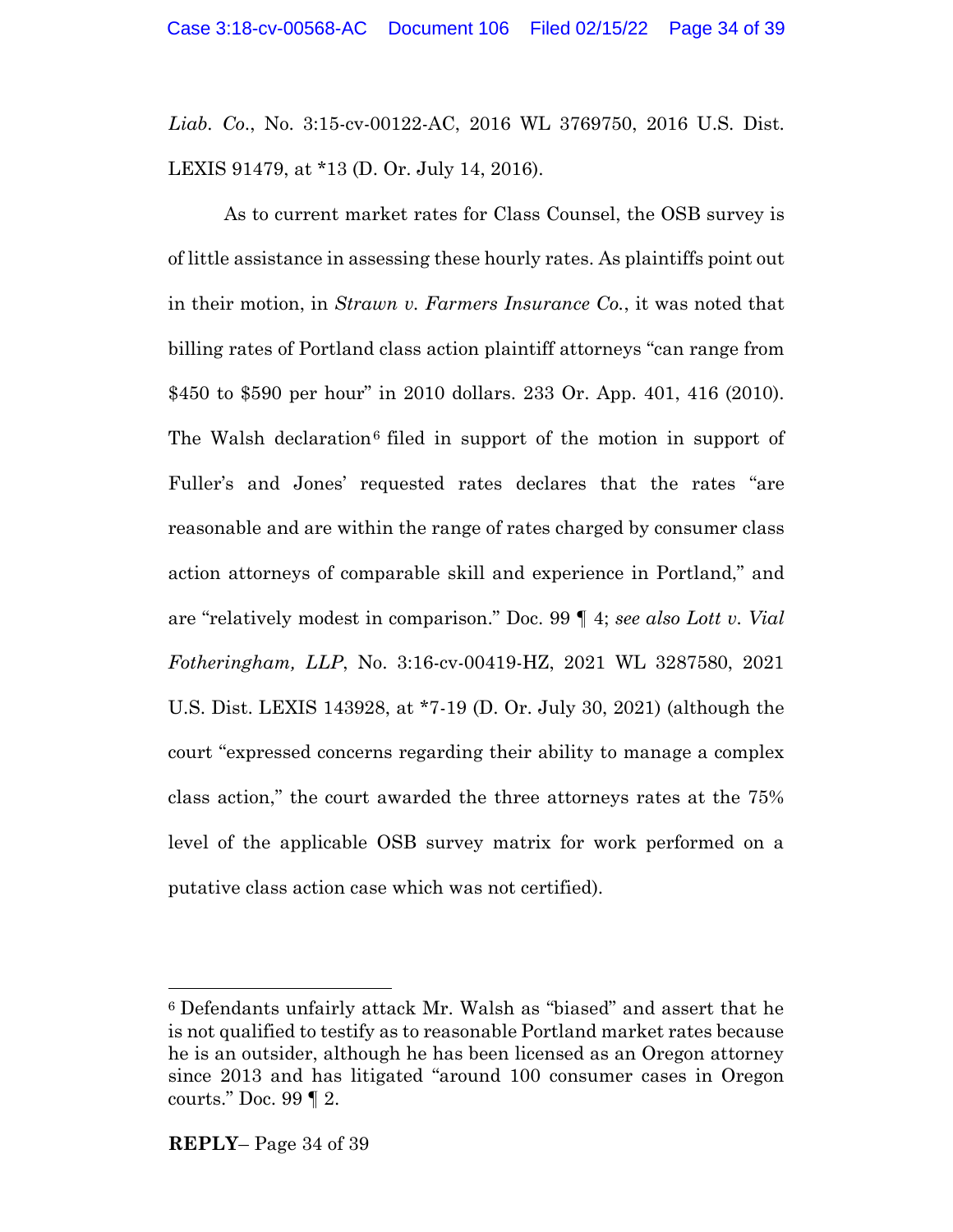As to defendants' argument that this was a just "simple" FDCPA case, the case docket, review of the voluminous filings, and this Court's experience with the case dictate otherwise. *See also* Fuller Decl. ¶ 4. This case involved the intersection of federal and state procedural rules, issues of first impression, attacks on the Court's jurisdiction, underlying state court collection litigation, preclusion principles, and attorney litigation privilege, and resulted in conflicting decisions by the two judges assigned to this case on many of these issues. Defendants' argument that the case was easier because the FDCPA is a "strict liability" statute is also contradicted by the fact there is "bona fide error defense" to that strict liability, and there are other state law statutes at issue which, *inter alia*, require a plaintiff to prove a heightened reckless or knowing scienter to obtain statutory damages in a class action. 15 U.S.C. § 1692k(c); ORS 646.638(8); *see also Lott*, 2021 U.S. Dist. LEXIS 143928, at \*12-13 ("The FDCPA is a 'comprehensive and complex federal statute."' (quoting *Jerman v. Carlisle, McNellie, Rini, Kramer & Ulrich LPA*, 559 U.S. 573, 587 (2010))); *Holman v. Experian Info. Sols., Inc*., No. 11-cv-0180, 2014 WL 7186207, 2014 U.S. Dist. LEXIS 173698, at \*10 (N.D. Cal. Dec. 12, 2014) ("By providing competitive rates we assure that attorneys will take such cases, and hence increase the likelihood that the congressional policy of redressing public interest claims will be vindicated.").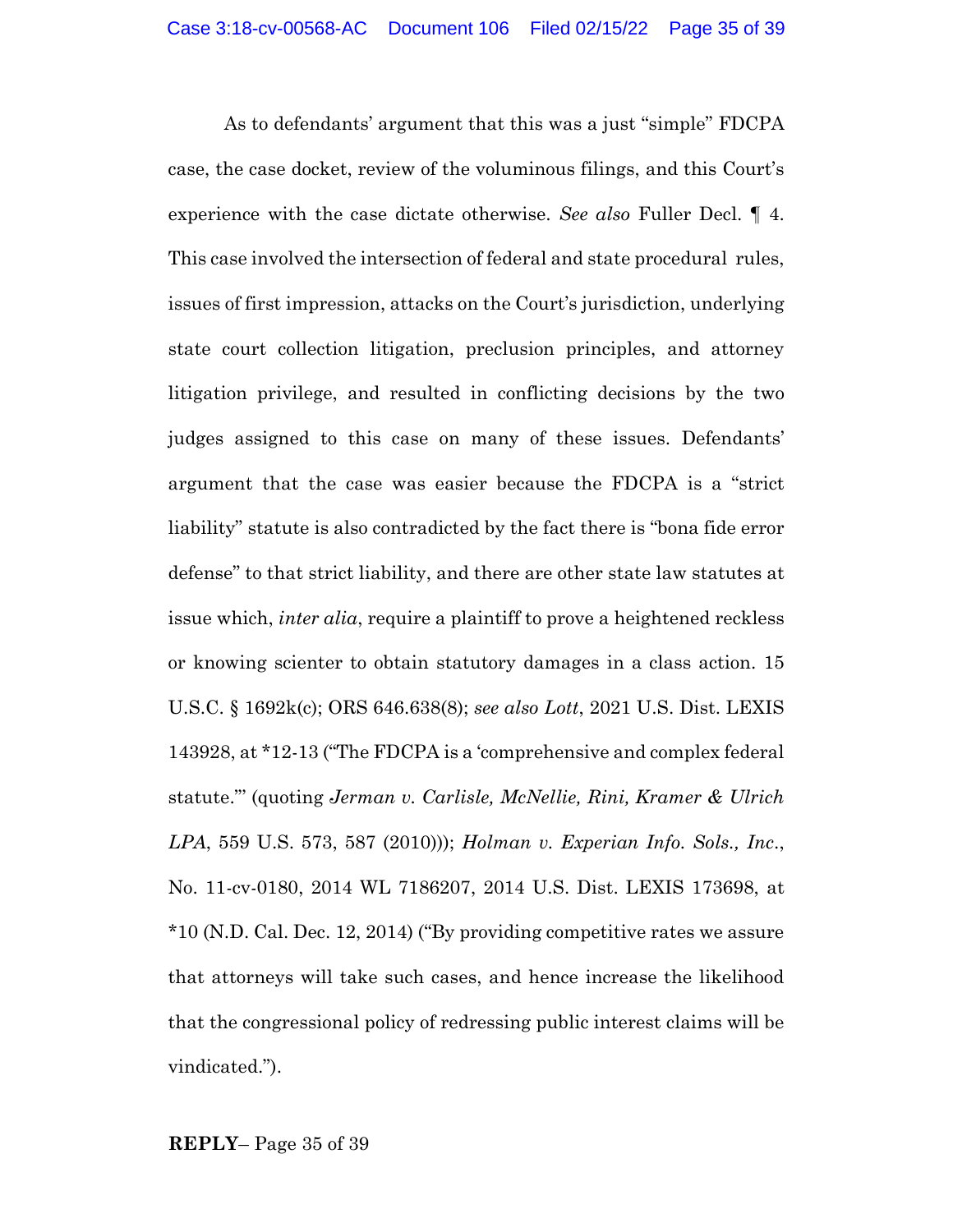As to defendants' argument that Class Counsel's fees should be limited to the estimated rates that they provided to defendants before the second mediation—in the event the parties settled class damages and would attempt to separately negotiate fees—defendants provide no support why Class Counsel or this Court should be bound by those potential rates. Counsel stated that these rates were what they would "likely" seek, not what they would definitely seek. More important, after reaching agreement on the amount for class damages, defendants made no attempt to settle the fees. Fuller Decl. ¶ 3. If they had done so it is possible plaintiffs would have negotiated with those initially proposed rates. Instead, defendants chose to forgo such negotiation and waited to oppose this fee motion to convince the Court it should award significantly lower rates. That was their right. In the meantime, Class Counsel investigated reasonable hourly rates for their fees in this case and determined that the rates requested were appropriate and justified. That was Class Counsel's right. It is now up to the Court to decide.

Of course, plaintiffs understand that this Court has broad discretion to assess hourly rates that it believes are reasonable in this case based on the record. However, plaintiffs respectfully request that the Court take into consideration, *inter alia*, the specialized experience of Class Counsel that was necessary in this case, the complexity of this litigation and its status as a class action, plaintiffs' evidence of actual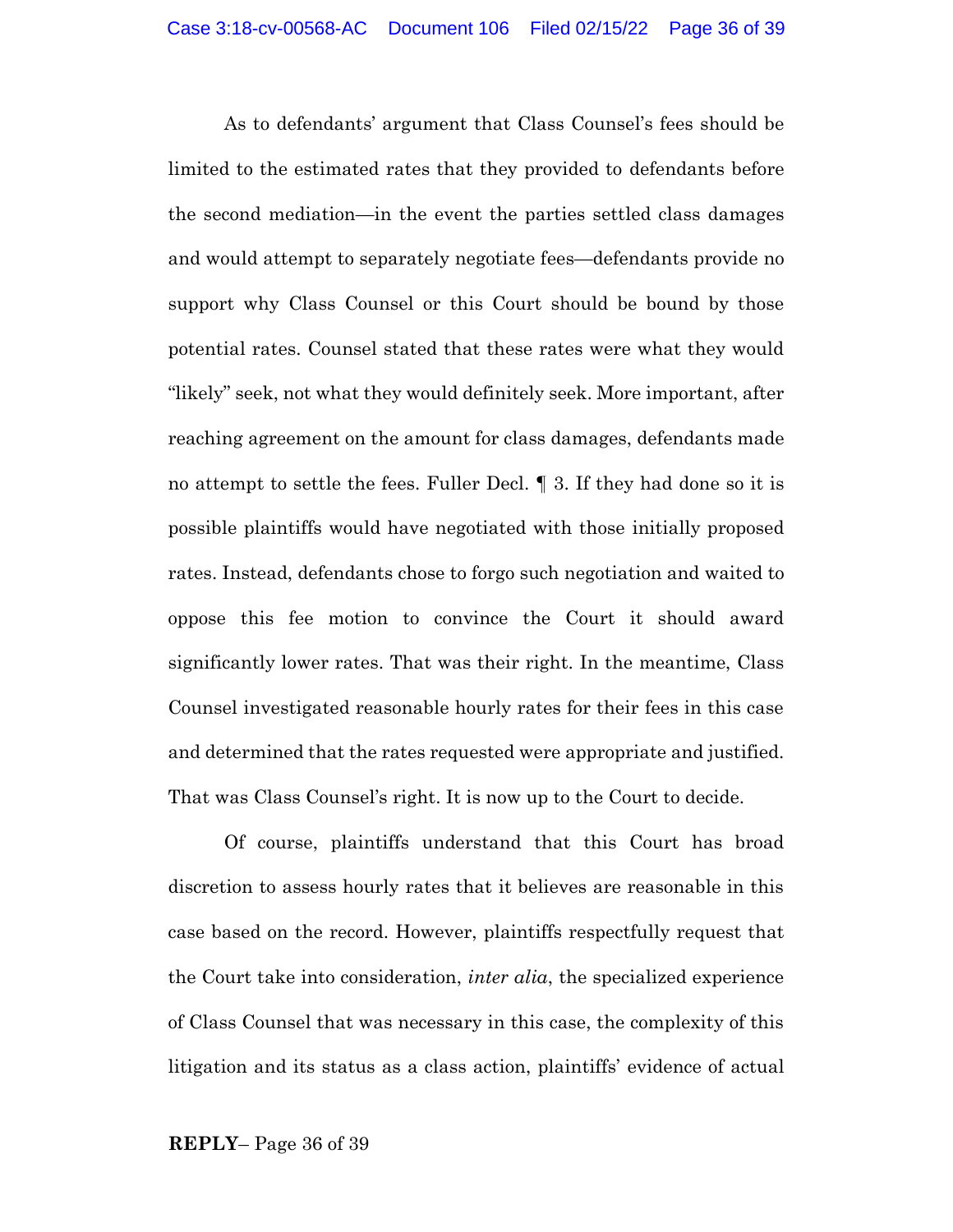market rates relevant to this litigation, and the exceptional results that Class Counsel and plaintiffs achieved in this case for the class members. The Court should reject the deflated rates suggested by defendants, which would not reflect an appropriate assessment of the relevant factors, evidence, and realities of this litigation.

#### **CONCLUSION**

The purpose of fee-shifting statutes is to encourage attorneys in private practice to enforce the laws that protect the public in areas like civil rights, consumer protection, and the environment. *City of Riverside v. Rivera*, 477 U.S. 561, 574-75 (1986); *Evon*, 688 F.3d at 1033; *Holman*, 2014 U.S. Dist. LEXIS 173698, at \*10 ("By providing competitive rates we assure that attorneys will take such cases, and hence increase the likelihood that the congressional policy of redressing public interest claims will be vindicated."). Class Counsel prosecuted this case not only vigorously and effectively, but also efficiently. Due to the efforts of Class Counsel, the practices giving rise to the class action have ceased, and each class member is set to receive the maximum damages available under the applicable consumer protection statutes. Contrary to defendants' misguided arguments, Class Counsel should be rewarded not penalized—for refusing to negotiate their attorneys' fees before substantive relief for the class was secured. Considering the actual facts of this case, Class Counsel respectfully request that the Court allow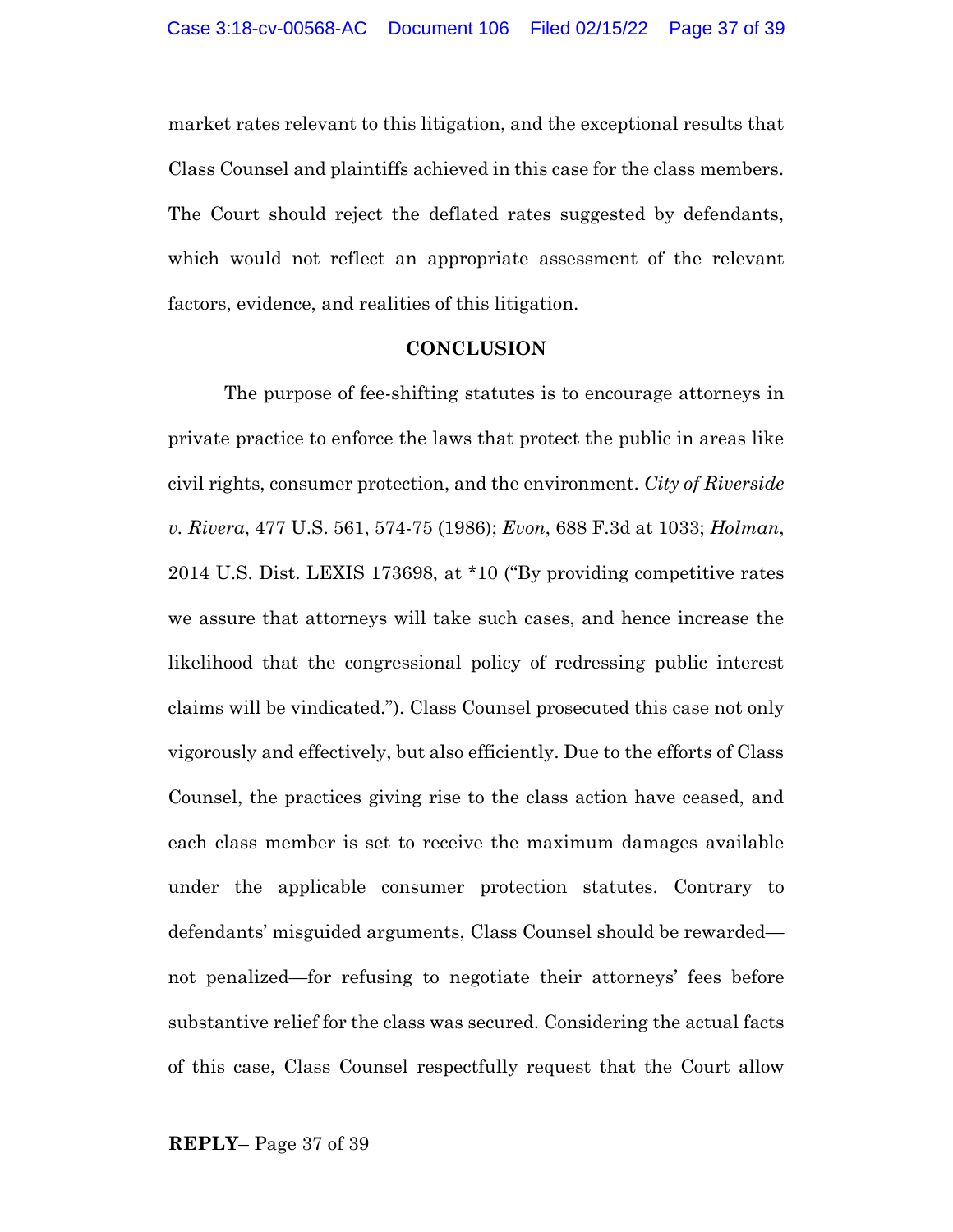reasonable attorneys' fees in the amounts sought in the fee motion, or in an amount that is otherwise fair and reasonable.

February 15, 2022

s/ Kelly D. Jones **Kelly D. Jones, OSB No. 074217** Of Attorneys for Plaintiffs The Law Office of Kelly D. Jones 819 SE Morrison St., Suite 255 Portland, Oregon 97214 kellydonovanjones@gmail.com Direct 503-847-4329

### **CERTIFICATE OF COMPLIANCE**

This brief complies with the applicable word-count limitation under LR 7-2(b), 26-3(b), 54-1(c), or 54-3(e) because it contains 7,344 words, including headings, footnotes, and quotations, but excluding the caption, table of contents, table of cases and authorities, signature block, exhibits, and any certificates of counsel.